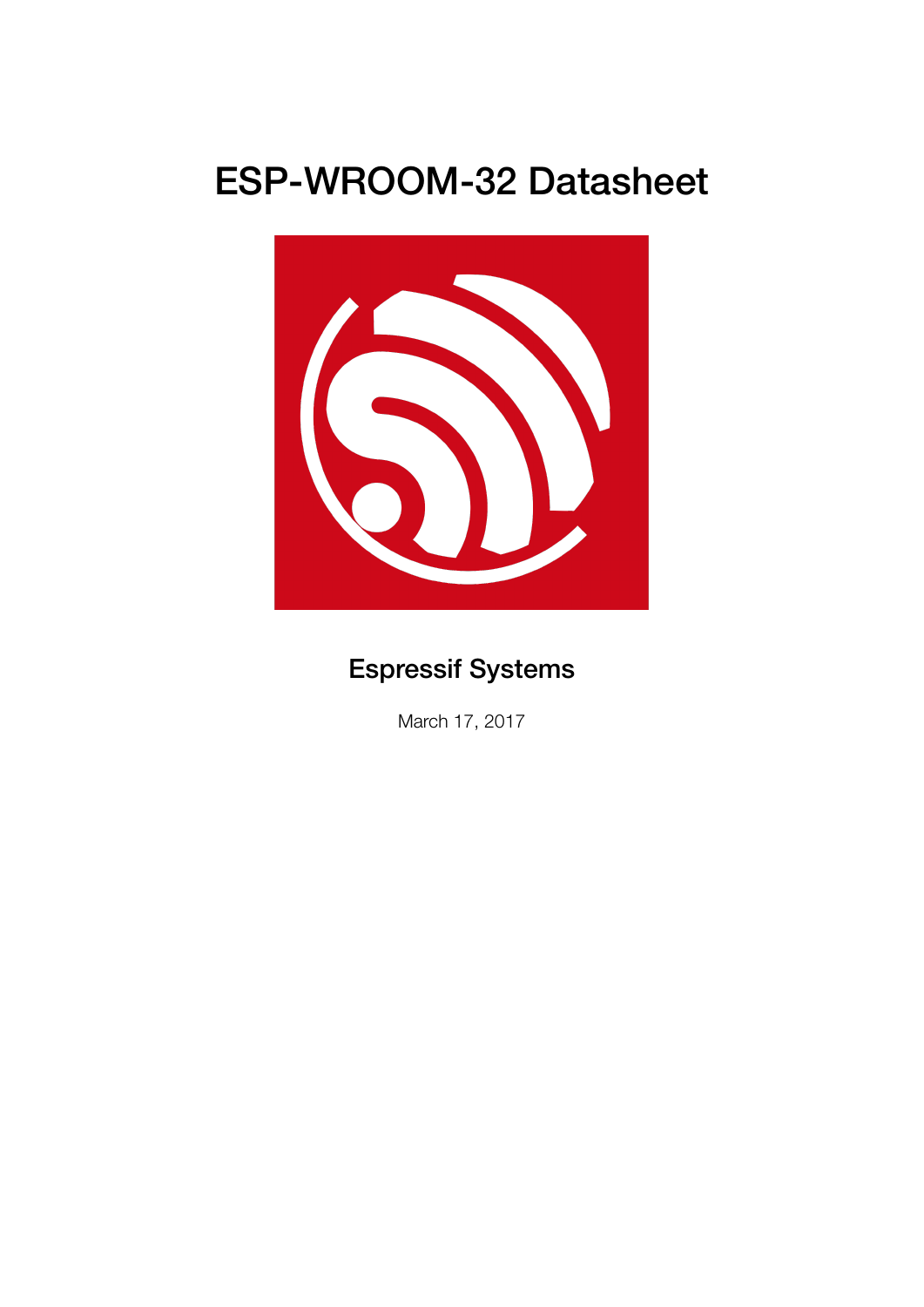# About This Guide

This document provides introduction to the specifications of the ESP-WROOM-32 module.

The document structure is as follows:

| Chapter   | Title                             | Subject                                                       |  |
|-----------|-----------------------------------|---------------------------------------------------------------|--|
| Chapter 1 | Preface                           | An overview of ESP-WROOM-32                                   |  |
| Chapter 2 | <b>Pin Definitions</b>            | Device pinout and pin descriptions                            |  |
| Chapter 3 | <b>Functional Description</b>     | Description of major functional modules and protocols         |  |
| Chapter 4 | <b>Electrical Characteristics</b> | Electrical characteristics and specifications of ESP-WROOM-32 |  |
| Chapter 5 | Schematics                        | The schematics of ESP-WROOM-32                                |  |
| Chapter 6 | Learning Resources                | ESP32-related must-read materials and must-have resources     |  |

### Release Notes

| Date    | Version | Release notes                     |  |
|---------|---------|-----------------------------------|--|
| 2016.08 | V1.0    | First release.                    |  |
| 2016.11 | V1.1    | Updated Chapter 5.                |  |
| 2016.11 | V1.2    | Added Peripheral Schematics.      |  |
| 2016.12 | V1.3    | Updated Section 2.1.              |  |
|         |         | Updated Chapter 1;                |  |
|         |         | Updated Chapter 2;                |  |
|         |         | Updated Chapter 3;                |  |
| 2017.03 | V1.4    | Updated Table 4.2;                |  |
|         |         | Updated Table 4.4;                |  |
|         |         | Updated Section 4.6;              |  |
|         |         | Added Chapter Learning Resources. |  |
|         |         | Updated Section 2.2;              |  |
| 2017.03 | V1.5    | Updated Section 3.2;              |  |
|         |         | Updated Section 3.5.1.            |  |

### Disclaimer and Copyright Notice

Information in this document, including URL references, is subject to change without notice. THIS DOCUMENT IS PROVIDED AS IS WITH NO WARRANTIES WHATSOEVER, INCLUDING ANY WARRANTY OF MERCHANTABIL-ITY, NON-INFRINGEMENT, FITNESS FOR ANY PARTICULAR PURPOSE, OR ANY WARRANTY OTHERWISE ARISING OUT OF ANY PROPOSAL, SPECIFICATION OR SAMPLE.

All liability, including liability for infringement of any proprietary rights, relating to use of information in this document is disclaimed. No licenses express or implied, by estoppel or otherwise, to any intellectual property rights are granted herein. The Wi-Fi Alliance Member logo is a trademark of the Wi-Fi Alliance. The Bluetooth logo is a registered trademark of Bluetooth SIG.

All trade names, trademarks and registered trademarks mentioned in this document are property of their respective owners, and are hereby acknowledged.

Copyright © 2017 Espressif Inc. All rights reserved.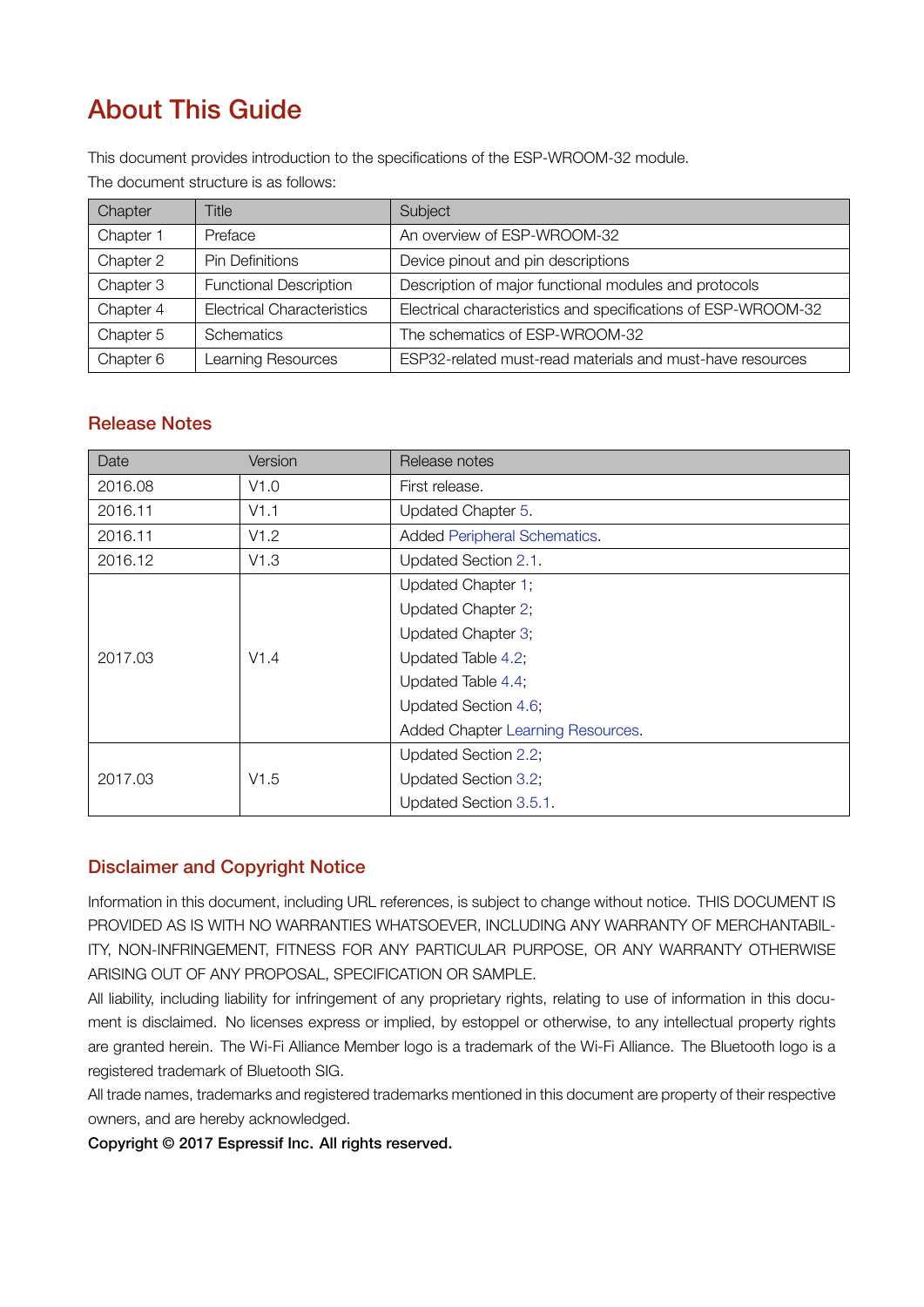# **Contents**

| 1   | <b>Preface</b>                            | 1              |
|-----|-------------------------------------------|----------------|
| 2   | <b>Pin Definitions</b>                    | 3              |
| 2.1 | Pin Layout                                | 3              |
| 2.2 | <b>Pin Description</b>                    | 4              |
| 2.3 | <b>Strapping Pins</b>                     | 5              |
| 3   | <b>Functional Description</b>             | 7              |
| 3.1 | CPU and Internal Memory                   | $\overline{7}$ |
| 3.2 | <b>External Flash and SRAM</b>            | 7              |
| 3.3 | <b>Crystal Oscillators</b>                | $\overline{7}$ |
| 3.4 | <b>Power Consumption</b>                  | 8              |
| 3.5 | <b>Peripherals and Sensors</b>            | 9              |
|     | 3.5.1 Peripherals and Sensors Description | 9              |
|     | 3.5.2 Peripheral Schematics               | 14             |
| 4   | <b>Electrical Characteristics</b>         | 15             |
| 4.1 | <b>Absolute Maximum Ratings</b>           | 15             |
| 4.2 | <b>Recommended Operating Conditions</b>   | 15             |
| 4.3 | <b>Digital Terminal Characteristics</b>   | 15             |
| 4.4 | Wi-Fi Radio                               | 16             |
| 4.5 | <b>Bluetooth LE Radio</b>                 | 16             |
|     | 4.5.1 Receiver                            | 16             |
|     | 4.5.2 Transmit                            | 17             |
| 4.6 | <b>Reflow Profile</b>                     | 17             |
| 5.  | <b>Schematics</b>                         | 18             |
| 6   | <b>Learning Resources</b>                 | 19             |
| 6.1 | <b>Must-Read Documents</b>                | 19             |
| 6.2 | <b>Must-Have Resources</b>                | 19             |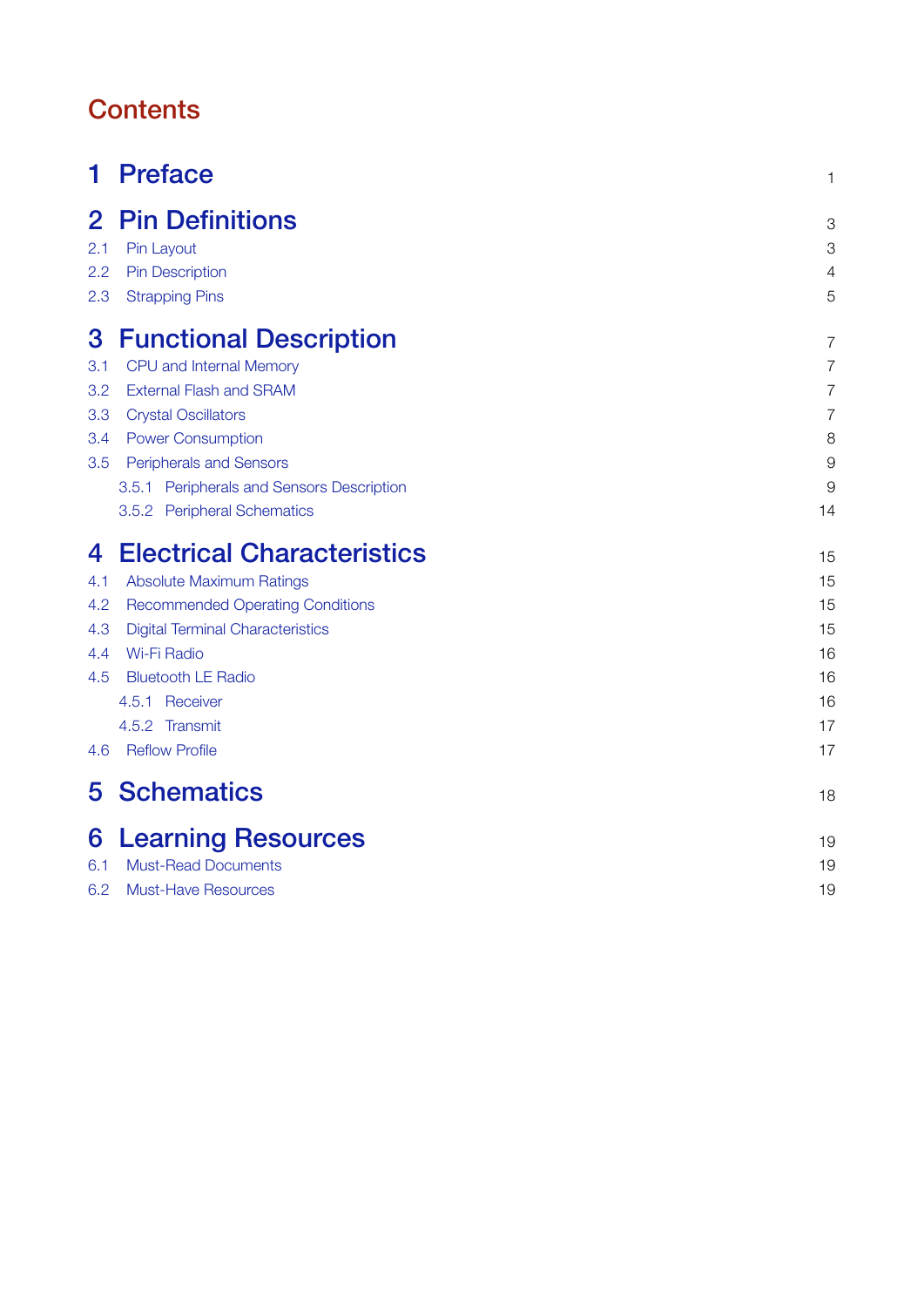# List of Tables

|                   | ESP-WROOM-32 Specifications             |    |
|-------------------|-----------------------------------------|----|
| 2                 | ESP-WROOM-32 Dimensions                 | 3  |
| 3                 | ESP-WROOM-32 Pin Definitions            | 4  |
| 4                 | <b>Strapping Pins</b>                   | 5  |
| 5                 | Power Consumption by Power Modes        | 8  |
| 6                 | Peripherals and Sensors Description     | 9  |
|                   | Absolute Maximum Ratings                | 15 |
| 8                 | <b>Recommended Operating Conditions</b> | 15 |
| 9                 | <b>Digital Terminal Characteristics</b> | 15 |
| 10                | <b>Wi-Fi Radio Characteristics</b>      | 16 |
| 11                | <b>Receiver Characteristics - BLE</b>   | 16 |
| $12 \overline{ }$ | Transmit Characteristics - BLE          | 17 |
| 13                | <b>Reflow Profile</b>                   | 17 |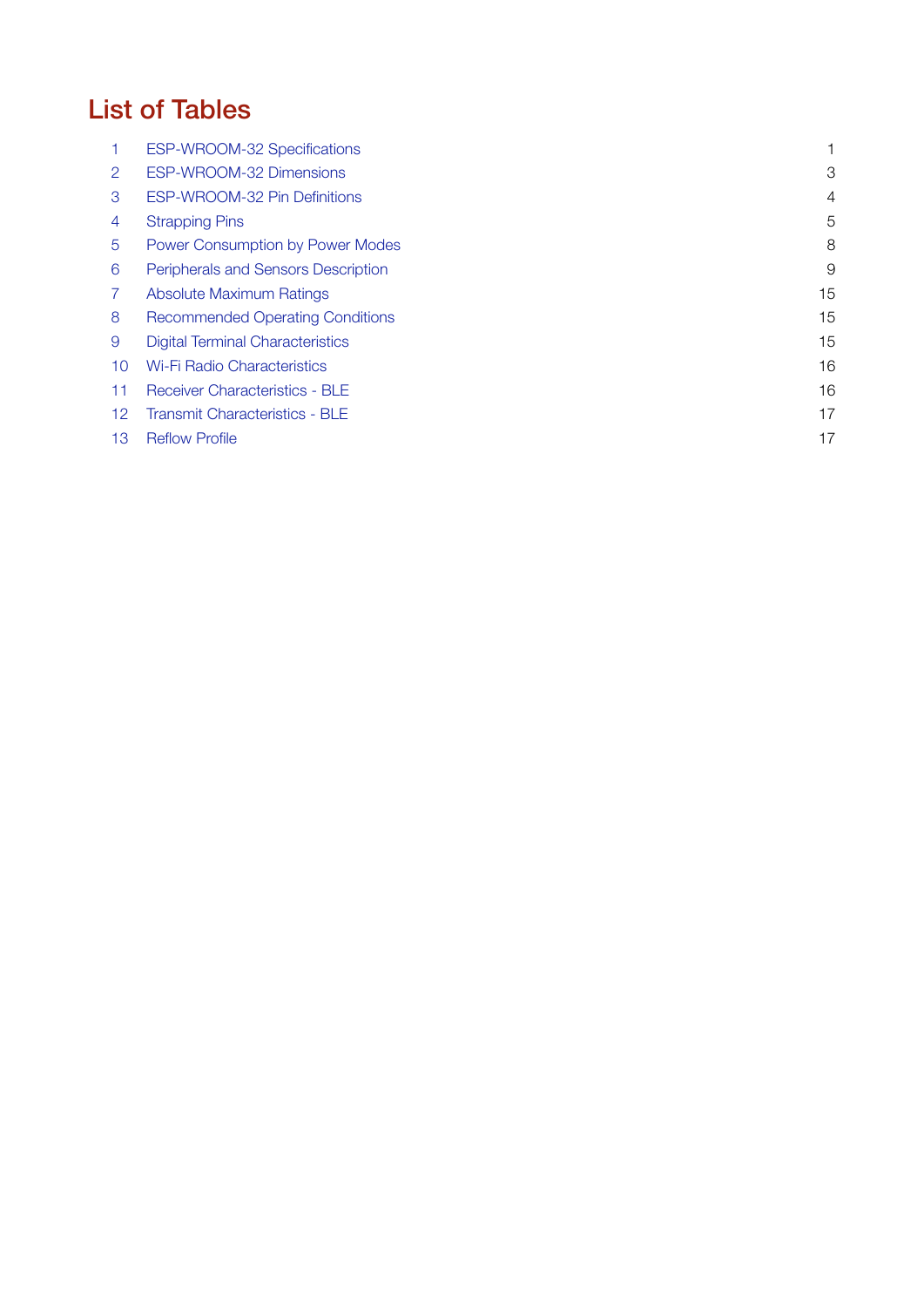# List of Figures

| Top and Side View of ESP-WROOM-32         |  |
|-------------------------------------------|--|
| <b>ESP-WROOM-32 Peripheral Schematics</b> |  |
| <b>ESP-WROOM-32 Schematics</b>            |  |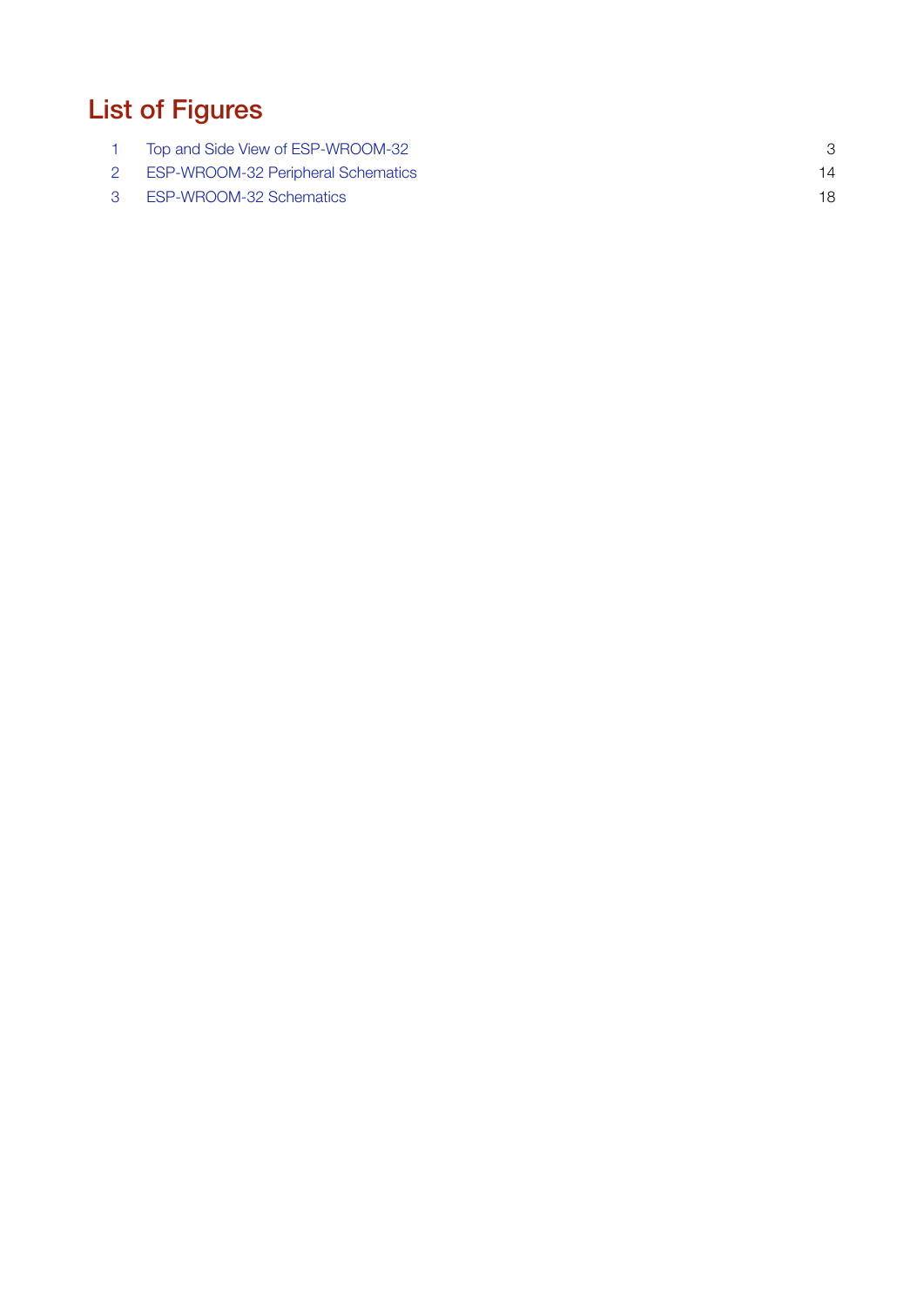# 1. Preface

<span id="page-5-0"></span>ESP-WROOM-32 is a powerful, generic Wi-Fi+BT+BLE MCU module that targets a wide variety of applications, ranging from low-power sensor networks to the most demanding tasks, such as voice encoding, music streaming and MP3 decoding.

At the core of this module is the ESP32-D0WDQ6 chip\*, which is designed to be scalable and adaptive. There are two CPU cores that can be individually controlled or powered, and the clock frequency is adjustable from 80 MHz to 240 MHz. The user may also power off the CPU and make use of the low-power coprocessor to constantly monitor the peripherals for changes or crossing of thresholds. ESP32 integrates a rich set of peripherals, ranging from capacitive touch sensors, Hall sensors, low-noise sense amplifiers, SD card interface, Ethernet, high speed SDIO/SPI, UART, I2S and I2C.

#### Note:

\* For details on the part number of the ESP32 series, please refer to the document ESP32 Datasheet.

The integration of Bluetooth, Bluetooth LE and Wi-Fi ensures that a wide range of applications can be targeted, and that the module is future proof: using Wi-Fi allows a large physical range [and direct conne](http://espressif.com/sites/default/files/documentation/esp32_datasheet_en.pdf)ction to the internet through a Wi-Fi router, while using Bluetooth allows the user to conveniently connect to the phone or broadcast low energy beacons for its detection. The sleep current of the ESP32 chip is less than 5 *µ*A, making it suitable for battery powered and wearable electronics applications. ESP-WROOM-32 supports data rates of up to 150 Mbps, and 22 dBm output power at the PA to ensure the widest physical range. As such the chip does offer industry-leading specifications and the best performance for electronic integration, range, power consumption, and connectivity.

The operating system chosen for ESP32 is freeRTOS with LWIP; TLS 1.2 with hardware acceleration is built in as well. Secure (encrypted) over the air (OTA) upgrade is also supported, so that developers can continually upgrade their products even after their release.

Table 1 provides the specifications of ESP-WROOM-32.

<span id="page-5-1"></span>

| Categories       | <b>Items</b>     | Specifications                                          |  |
|------------------|------------------|---------------------------------------------------------|--|
|                  | <b>Standards</b> | FCC/CE/IC/TELEC/KCC/SRRC/NCC                            |  |
|                  |                  | 802.11 b/g/n/d/e/i/k/r (802.11n up to 150 Mbps)         |  |
| Wi-Fi            | Protocols        | A-MPDU and A-MSDU aggregation and 0.4 $\mu$ s guard in- |  |
|                  |                  | terval support                                          |  |
|                  | Frequency range  | $2.4 \sim 2.5$ GHz                                      |  |
|                  | Protocols        | Bluetooth v4.2 BR/EDR and BLE specification             |  |
|                  |                  | NZIF receiver with -98 dBm sensitivity                  |  |
| <b>Bluetooth</b> | Radio            | Class-1, class-2 and class-3 transmitter                |  |
|                  |                  | <b>AFH</b>                                              |  |
|                  | Audio            | CVSD and SBC                                            |  |

#### Table 1: ESP-WROOM-32 Specifications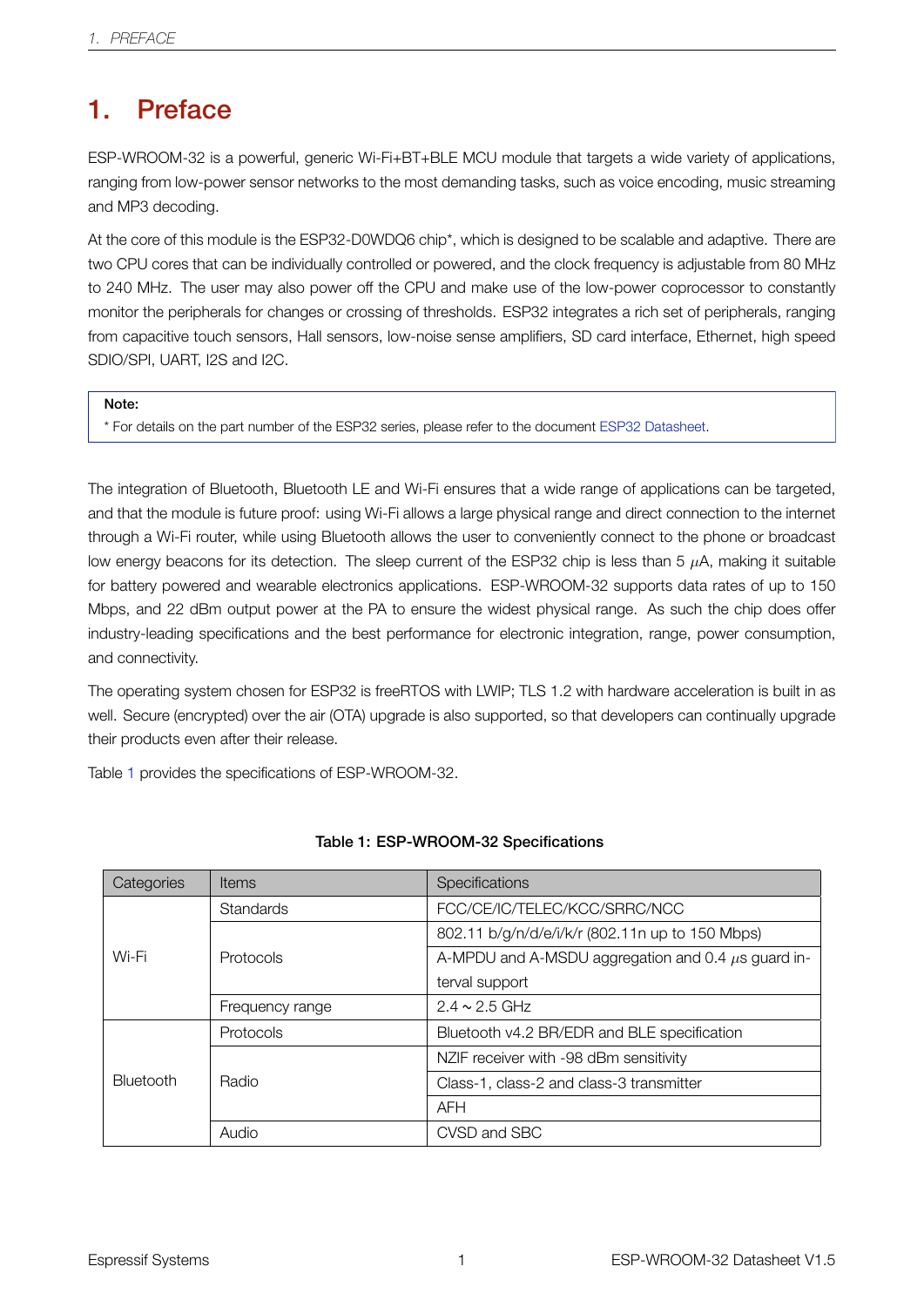| Categories | <b>Items</b>                | Specifications                                         |  |
|------------|-----------------------------|--------------------------------------------------------|--|
|            |                             | SD card, UART, SPI, SDIO, I2C, LED PWM, Motor PWM,     |  |
|            | Module interface            | I2S, I2C, IR                                           |  |
|            |                             | GPIO, capacitive touch sensor, ADC, DAC, LNA pre-      |  |
|            |                             | amplier                                                |  |
|            | On-chip sensor              | Hall sensor, temperature sensor                        |  |
| Hardware   | On-board clock              | 40 MHz crystal                                         |  |
|            | Operating voltage           | $2.2 \sim 3.6 V$                                       |  |
|            | Operating current           | Average: 80 mA                                         |  |
|            | Operating temperature range | -40°C $\sim$ 85°C $^*$                                 |  |
|            | Ambient temperature range   | Normal temperature                                     |  |
|            | Package size                | 18 mm x 25.5 mm x 2.8 mm                               |  |
|            | Wi-Fi mode                  | Station/SoftAP/SoftAP+Station/P2P                      |  |
|            | Security                    | WPA/WPA2/WPA2-Enterprise/WPS                           |  |
|            | Encryption                  | AES/RSA/ECC/SHA                                        |  |
|            | Firmware upgrade            | UART Download / OTA (via network) / download and write |  |
| Software   |                             | firmware via host                                      |  |
|            | Software development        | Supports Cloud Server Development / SDK for custom     |  |
|            |                             | firmware development                                   |  |
|            | Network protocols           | IPv4, IPv6, SSL, TCP/UDP/HTTP/FTP/MQTT                 |  |
|            | User configuration          | AT instruction set, cloud server, Android/iOS app      |  |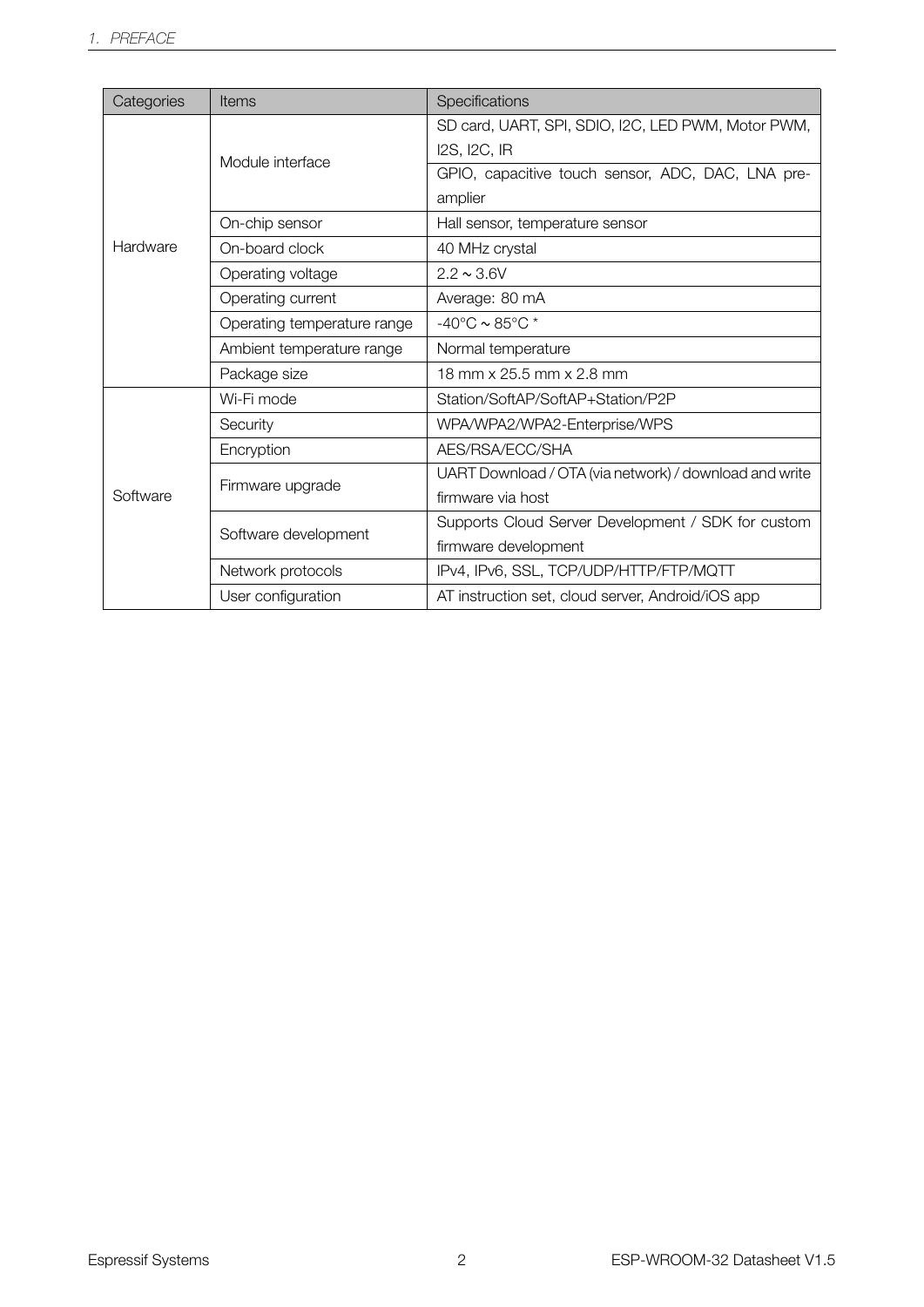# <span id="page-7-1"></span>2. Pin Definitions

# <span id="page-7-0"></span>2.1 Pin Layout



Figure 1: Top and Side View of ESP-WROOM-32

#### Table 2: ESP-WROOM-32 Dimensions

<span id="page-7-2"></span>

| Length        | Width | Height | PAD size (bottom)                             | Pin pitch     | Shielding can height   PCB thickness |                  |
|---------------|-------|--------|-----------------------------------------------|---------------|--------------------------------------|------------------|
| $18$ mm $\pm$ |       |        | 25.5 mm   2.8 $\pm$ 0.1 mm   0.85 mm x 0.9 mm | $\pm$ 1.27 mm | 2 mm                                 | $0.8 \pm 0.1$ mm |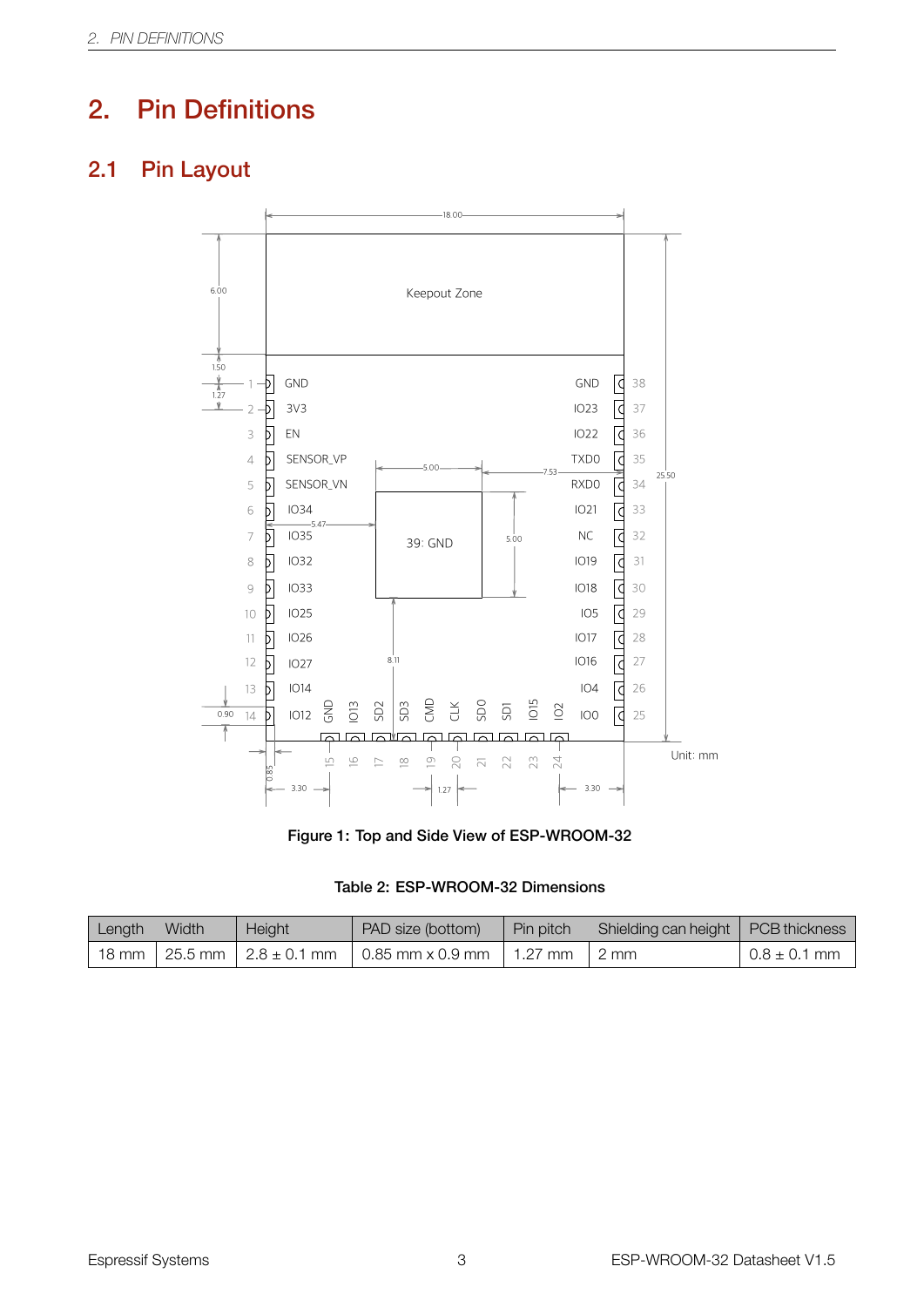# 2.2 Pin Description

<span id="page-8-0"></span>ESP-WROOM-32 has 39 pins. See pin definitions in Table 3.

<span id="page-8-1"></span>

| Name                                | No.            | Type                        | Function                                                                                   |  |
|-------------------------------------|----------------|-----------------------------|--------------------------------------------------------------------------------------------|--|
| <b>GND</b>                          | $\mathbf{1}$   | P                           | Ground                                                                                     |  |
| 3V3                                 | $\mathbf{2}$   | P                           | Power supply.                                                                              |  |
| EN                                  | 3              | $\mathbf{I}$                | Chip-enable signal. Active high.                                                           |  |
| SENSOR VP                           | 4              | $\mathbf{I}$                | GPIO36, SENSOR_VP, ADC_H, ADC1_CH0, RTC_GPIO0                                              |  |
| SENSOR_VN                           | $\overline{5}$ | $\overline{\phantom{a}}$    | GPIO39, SENSOR_VN, ADC1_CH3, ADC_H, RTC_GPIO3                                              |  |
| <b>IO34</b>                         | 6              | $\mathbf{I}$                | GPIO34, ADC1_CH6, RTC_GPIO4                                                                |  |
| <b>IO35</b>                         | $\overline{7}$ | $\mathbf{I}$                | GPIO35, ADC1_CH7, RTC_GPIO5                                                                |  |
| <b>IO32</b>                         | 8              | 1/O                         | GPIO32, XTAL_32K_P (32.768 kHz crystal oscillator input), ADC1_CH4,<br>TOUCH9, RTC_GPIO9   |  |
| <b>IO33</b>                         | 9              | $\mathsf{I}/\mathsf{O}$     | GPIO33, XTAL_32K_N (32.768 kHz crystal oscillator output), ADC1_CH5,<br>TOUCH8, RTC_GPIO8  |  |
| <b>IO25</b>                         | 10             | $\mathsf{I}/\mathsf{O}$     | GPIO25, DAC_1, ADC2_CH8, RTC_GPIO6, EMAC_RXD0                                              |  |
| <b>IO26</b>                         | 11             | 1/O                         | GPIO26, DAC_2, ADC2_CH9, RTC_GPIO7, EMAC_RXD1                                              |  |
| <b>IO27</b>                         | 12             | $\mathsf{I}/\mathsf{O}$     | GPIO27, ADC2_CH7, TOUCH7, RTC_GPIO17, EMAC_RX_DV                                           |  |
| <b>IO14</b>                         | 13             | $\mathsf{I}/\mathsf{O}$     | GPIO14, ADC2_CH6, TOUCH6, RTC_GPIO16, MTMS, HSPICLK,<br>HS2_CLK, SD_CLK, EMAC_TXD2         |  |
| <b>IO12</b>                         | 14             | $\overline{1}/\overline{O}$ | GPIO12, ADC2_CH5, TOUCH5, RTC_GPIO15,<br>MTDI,<br>HSPIQ,<br>HS2_DATA2, SD_DATA2, EMAC_TXD3 |  |
| <b>GND</b>                          | 15             | $\mathsf{P}$                | Ground                                                                                     |  |
|                                     |                |                             | GPIO13, ADC2_CH4, TOUCH4, RTC_GPIO14,<br>MTCK,<br>HSPID,                                   |  |
| <b>IO13</b>                         | 16             | $\overline{1}/\overline{O}$ | HS2_DATA3, SD_DATA3, EMAC_RX_ER                                                            |  |
| SHD/SD2*                            | 17             | $\mathsf{I}/\mathsf{O}$     | GPIO9, SD_DATA2, SPIHD, HS1_DATA2, U1RXD                                                   |  |
| SWP/SD3*                            | 18             | 1/O                         | GPIO10, SD_DATA3, SPIWP, HS1_DATA3, U1TXD                                                  |  |
| SCS/CMD*                            | 19             | 1/O                         | GPIO11, SD_CMD, SPICS0, HS1_CMD, U1RTS                                                     |  |
| $\mathsf{SCK} / \mathsf{CLK}^\star$ | 20             | $\overline{1}/\overline{O}$ | GPIO6, SD_CLK, SPICLK, HS1_CLK, U1CTS                                                      |  |
| SDO/SD0*                            | 21             | 1/O                         | GPIO7, SD_DATA0, SPIQ, HS1_DATA0, U2RTS                                                    |  |
| SDI/SD1*                            | 22             | $\sqrt{O}$                  | GPIO8, SD DATA1, SPID, HS1 DATA1, U2CTS                                                    |  |
| <b>IO15</b>                         | 23             | 1/O                         | GPIO15, ADC2_CH3, TOUCH3, MTDO, HSPICS0, RTC_GPIO13,<br>HS2_CMD, SD_CMD, EMAC_RXD3         |  |
| IO <sub>2</sub>                     | 24             | $\mathsf{I}/\mathsf{O}$     | GPIO2, ADC2_CH2, TOUCH2, RTC_GPIO12, HSPIWP, HS2_DATA0,<br>SD_DATA0                        |  |
| IO <sub>0</sub>                     | 25             | 1/O                         | TOUCH1,<br>RTC_GPIO11,<br>CLK_OUT1,<br>GPIO0,<br>ADC2_CH1,                                 |  |
|                                     |                |                             | EMAC_TX_CLK                                                                                |  |
| IO <sub>4</sub>                     | 26             | $\mathsf{I}/\mathsf{O}$     | GPIO4, ADC2_CH0, TOUCH0, RTC_GPIO10, HSPIHD, HS2_DATA1,<br>SD_DATA1, EMAC_TX_ER            |  |
| <b>IO16</b>                         | 27             | 1/O                         | GPIO16, HS1_DATA4, U2RXD, EMAC_CLK_OUT                                                     |  |
| <b>IO17</b>                         | 28             | 1/O                         | GPIO17, HS1_DATA5, U2TXD, EMAC_CLK_OUT_180                                                 |  |
| IO <sub>5</sub>                     | 29             | 1/O                         | GPIO5, VSPICS0, HS1_DATA6, EMAC_RX_CLK                                                     |  |
| <b>IO18</b>                         | 30             | 1/O                         | GPIO18, VSPICLK, HS1_DATA7                                                                 |  |
| <b>IO19</b>                         | 31             | 1/O                         | GPIO19, VSPIQ, U0CTS, EMAC_TXD0                                                            |  |

#### Table 3: ESP-WROOM-32 Pin Definitions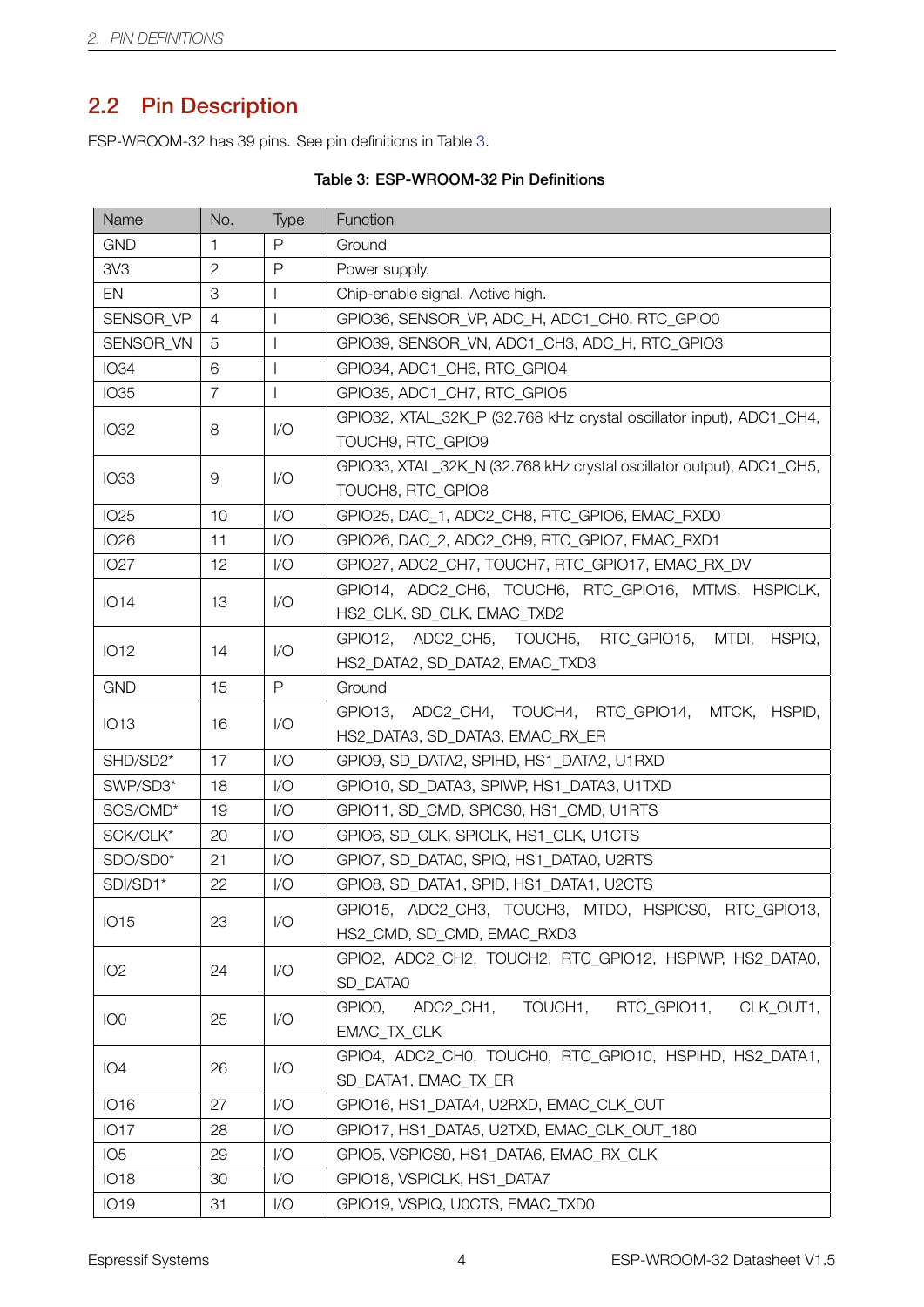| Name             | No. | Type  | <b>Function</b>                   |
|------------------|-----|-------|-----------------------------------|
| <b>NC</b>        | 32  | ٠     |                                   |
| <b>IO21</b>      | 33  | 1/O   | GPIO21, VSPIHD, EMAC TX EN        |
| RXD <sub>0</sub> | 34  | $V$ O | GPIO3, U0RXD, CLK OUT2            |
| TXD <sub>0</sub> | 35  | 1/O   | GPIO1, U0TXD, CLK OUT3, EMAC RXD2 |
| <b>IO22</b>      | 36  | $V$ O | GPIO22, VSPIWP, U0RTS, EMAC_TXD1  |
| <b>IO23</b>      | 37  | 1/O   | GPIO23, VSPID, HS1 STROBE         |
| <b>GND</b>       | 38  | P     | Ground                            |
| <b>GND</b>       | 39  | P     | Ground                            |

#### Note:

\* Pins SCK/CLK, SDO/SD0, SDI/SD1, SHD/SD2, SWP/SD3 and SCS/CMD, namely, GPIO6 to GPIO11 are connected to the integrated SPI flash integrated on ESP-WROOM-32 and are not recommended for other uses.

### 2.3 Strapping Pins

<span id="page-9-0"></span>ESP32-D0WDQ6 has five strapping pins. Software can read the value of these five bits from the register "GPIO\_STRAPPING". During the chip power-on reset, the latches of the strapping pins sample the voltage level as strapping bits of "0" or "1", and hold these bits until the chip is powered down or shut down.

Each strapping pin is connected with its internal pull-up/pull-down during the chip reset. Consequently, if a strapping pin is unconnected or the connected external circuit is high-impedence, the internal weak pull-up/pull-down will determine the default input level of the strapping pins.

To change the strapping bit values, users can apply the external pull-down/pull-up resistances, or apply the host MCU's GPIOs to control the voltage level of these pins when powering ESP32 on.

After reset, the strapping pins work as the normal functions pins.

Refer to Table 4 for detailed boot modes of configuration by strapping pins.

<span id="page-9-1"></span>

| Voltage of Internal LDO (VDD_SDIO) |                      |                       |                                       |                      |                             |  |  |
|------------------------------------|----------------------|-----------------------|---------------------------------------|----------------------|-----------------------------|--|--|
| Pin                                | <b>Default</b>       |                       | 3.3V                                  | 1.8V                 |                             |  |  |
| <b>MTDI</b>                        | Pull-down            | 0                     |                                       |                      |                             |  |  |
|                                    |                      |                       | <b>Booting Mode</b>                   |                      |                             |  |  |
| Pin                                | Default              |                       | <b>SPI Flash Boot</b>                 |                      | Download Boot               |  |  |
| GPIO0                              | Pull-up              |                       |                                       | $\left( \right)$     |                             |  |  |
| GPIO <sub>2</sub>                  | Pull-down            |                       | Don't-care                            | $\Omega$             |                             |  |  |
|                                    |                      |                       | Debugging Log on U0TXD During Booting |                      |                             |  |  |
| Pin                                | Default              |                       | U0TXD Toggling                        |                      | <b>UOTXD Silent</b>         |  |  |
| <b>MTDO</b>                        | Pull-up              |                       |                                       | $\Omega$             |                             |  |  |
|                                    | Timing of SDIO Slave |                       |                                       |                      |                             |  |  |
| Pin                                | Default              | Falling-edge<br>Input | Falling-edge<br>Input                 | Rising-edge<br>Input | Rising-edge<br><b>Input</b> |  |  |
|                                    |                      | Falling-edge Output   | Rising-edge Output                    | Falling-edge Output  | Rising-edge Output          |  |  |
| <b>MTDO</b>                        | Pull-up              | $\circ$<br>0          |                                       |                      |                             |  |  |
| GPIO <sub>5</sub>                  | Pull-up              | 0                     |                                       | 0                    |                             |  |  |

#### Table 4: Strapping Pins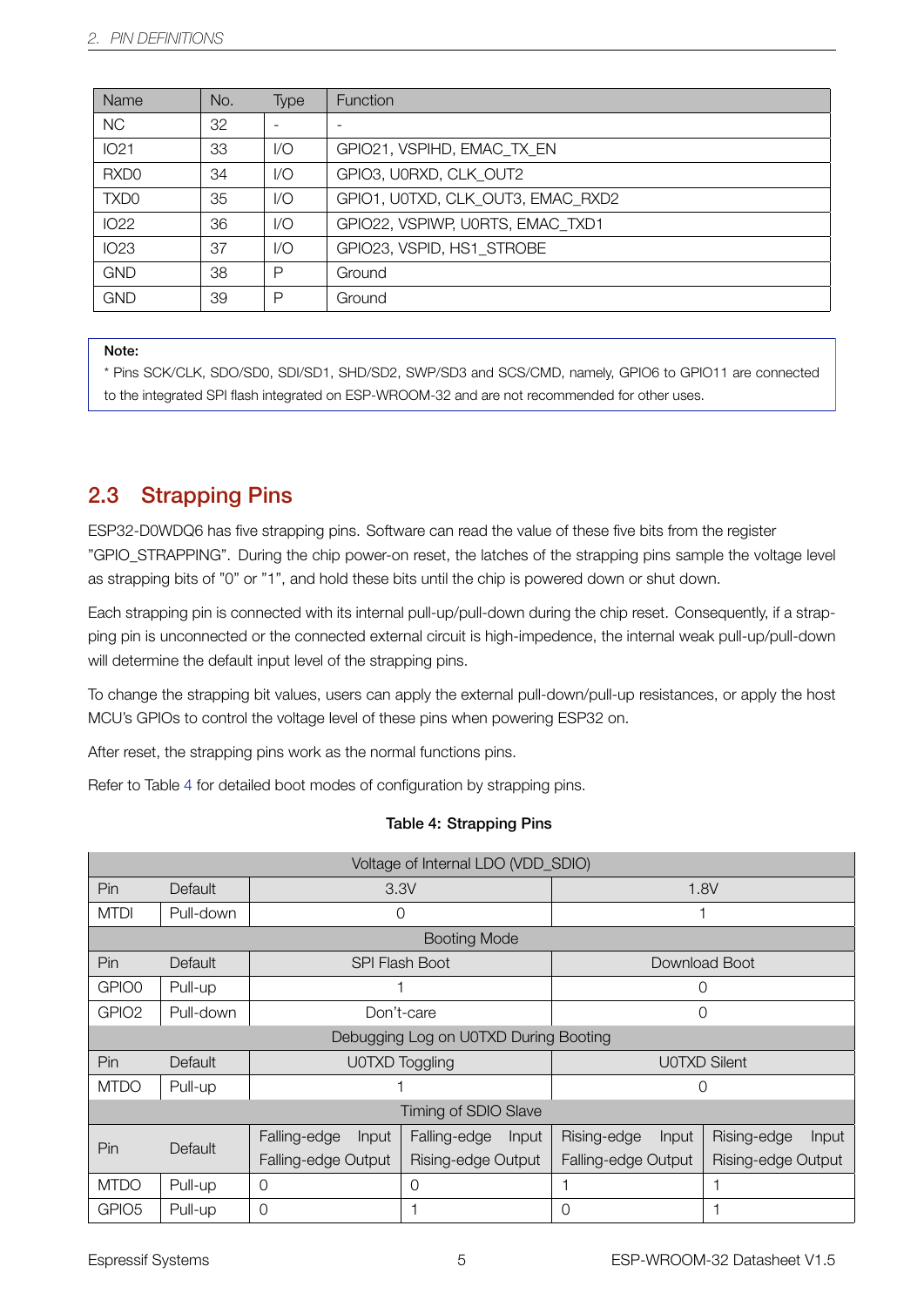#### Note:

Firmware can configure register bits to change the settings of "Voltage of Internal LDO (VDD\_SDIO)" and "Timing of SDIO Slave" after booting.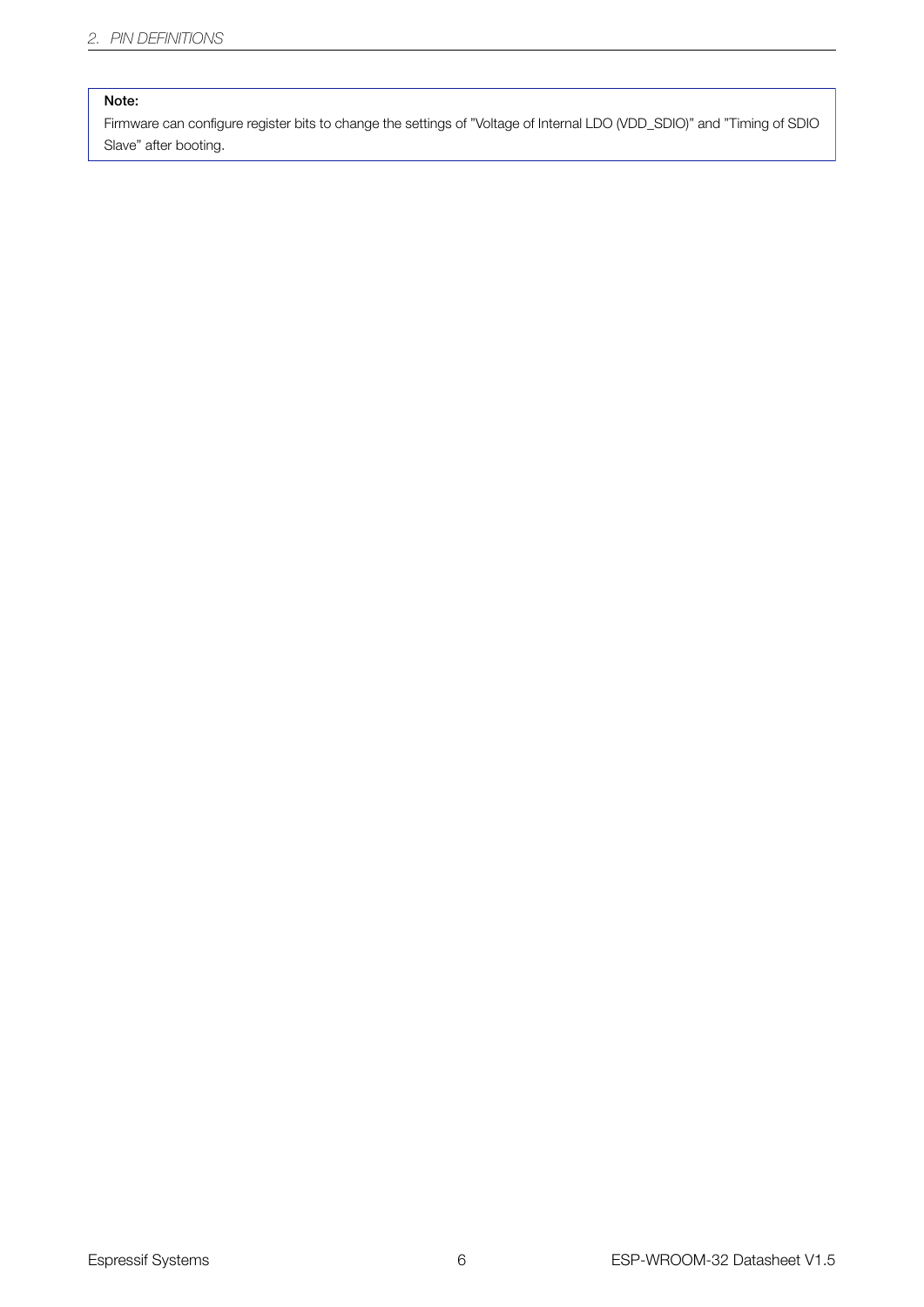# <span id="page-11-0"></span>3. Functional Description

This chapter describes the modules and functions integrated in ESP-WROOM-32.

## <span id="page-11-1"></span>3.1 CPU and Internal Memory

ESP32-DOWDQ6 contains two low-power Xtensa® 32-bit LX6 microprocessors. The internal memory includes:

- 448 KB of ROM for booting and core functions.
- 520 KB of on-chip SRAM for data and instruction.
- 8 KB of SRAM in RTC, which is called RTC SLOW Memory and can be accessed by the co-processor during the Deep-sleep mode.
- 8 KB of SRAM in RTC, which is called RTC FAST Memory and can be used for data storage; it is accessed by the main CPU during RTC Boot from the Deep-sleep mode.
- 1 kbit of eFuse, of which 256 bits are used for the system (MAC address and chip configuration) and the remaining 768 bits are reserved for customer applications, including Flash-Encryption and Chip-ID.

### <span id="page-11-2"></span>3.2 External Flash and SRAM

ESP32-DOWDQ6 supports up to four 16-MB external QSPI flash and SRAM with hardware encryption based on AES to protect developer's programs and data.

ESP32 can access the external QSPI flash and SRAM through high-speed caches.

- Up to 16 MB of external flash are memory-mapped onto the CPU code space, supporting 8, 16 and 32-bit access. Code execution is supported.
- Up to 8 MB of external flash/SRAM are memory-mapped onto the CPU data space, supporting 8, 16 and 32-bit access. Data-read is supported on the flash and SRAM. Data-write is supported on the SRAM.

ESP-WROOM-32 integrates 4 MB of external SPI flash. The 4-MB SPI flash can be memory-mapped onto the CPU code space, supporting 8, 16 and 32-bit access. Code execution is supported. The integrated SPI flash is connected to GPIO6, GPIO7, GPIO8, GPIO9, GPIO10 and GPIO11. These six pins cannot be used as regular GPIO.

### <span id="page-11-3"></span>3.3 Crystal Oscillators

The frequencies of the main crystal oscillator supported include 40 MHz, 26 MHz and 24 MHz. The accuracy of crystal oscillators applied should be ±10 PPM, and the operating temperature ranges from -40°C to 85°C.

When using the downloading tools, remember to select the right crystal oscillator type. In circuit design, capacitors C1 and C2 that connect to the earth are added to the input and output terminals of the crystal oscillator, respectively. The values of the two capacitors can be flexible, ranging from 6 pF to 22 pF. However, the specific capacitive values of C1 and C2 depend on further tests and adjustments of the overall performance of the whole circuit. Normally, the capacitive values of C1 and C2 are within 10 pF when the crystal oscillator frequency is 26 MHz, or 10 pF<C1 and C2<22 pF when the crystal oscillator frequency is 40 MHz.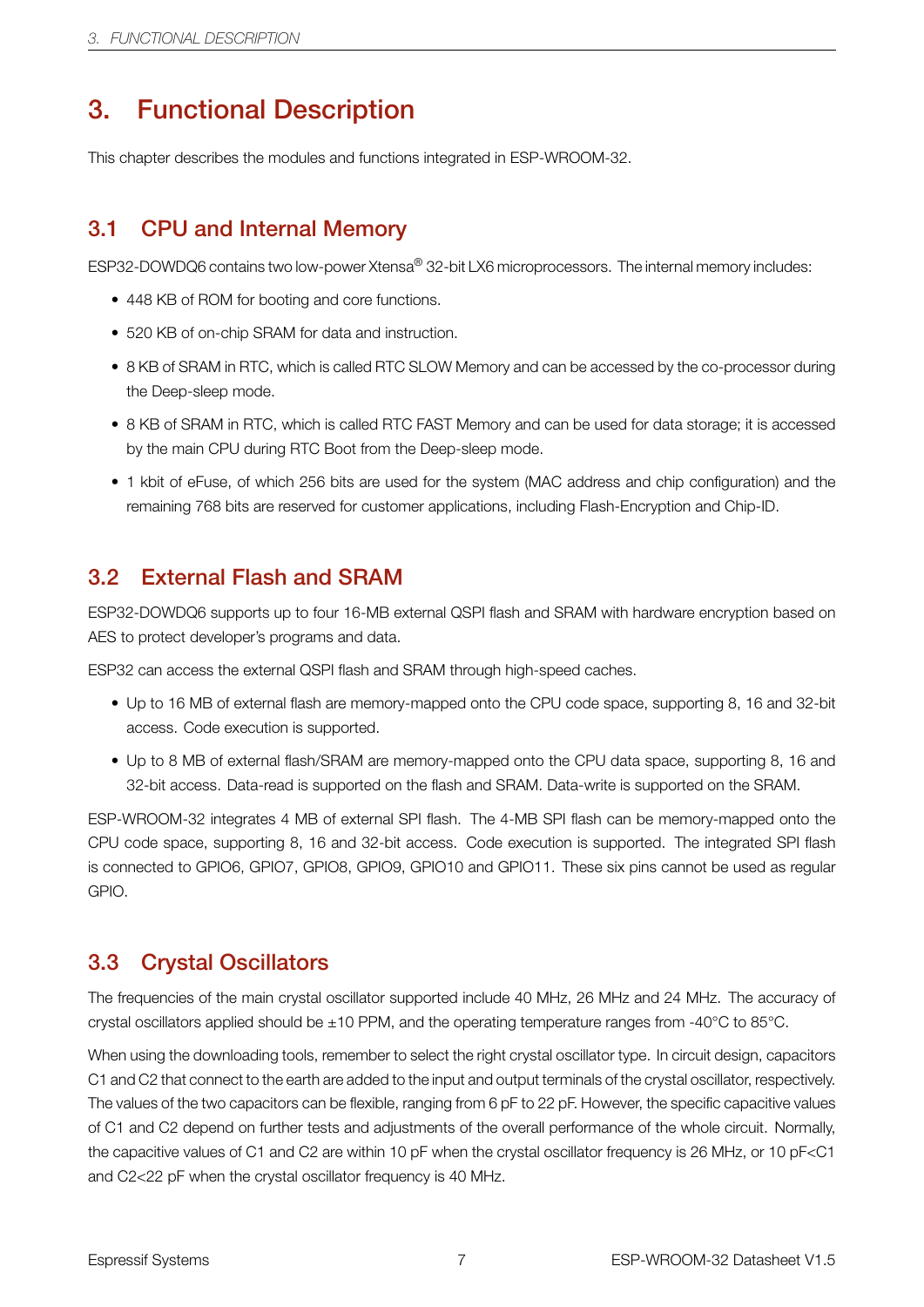The frequency of the RTC crystal oscillator is typically 32 kHz or 32.768 kHz. The accuracy can be out of the range of ±20 PPM, when the internal calibration is applied to correct the frequency offset. When the chip operates in low-power modes, the application chooses the external low-speed (32 kHz) crystal clock, rather than the internal RC oscillators, to achieve the accurate wakeup time.

### 3.4 Power Consumption

<span id="page-12-0"></span>With the advanced power management technology, ESP32-D0WDQ6 can switch between different power modes as follows:

- Power mode
	- Active mode: chip radio is powered on. The chip can receive, transmit, or listen.
	- Modem-sleep mode: the CPU is operational and the clock is configurable. Wi-Fi / Bluetooth baseband and radio are disabled.
	- Light-sleep mode: the CPU is paused. The RTC and ULP-coprocessor are running. Any wake-up events (MAC, host, RTC timer, or external interrupts) will wake up the chip.
	- Deep-sleep mode: Only RTC is powered on. Wi-Fi and Bluetooth connection data are stored in RTC memory. The ULP-coprocessor can work.
	- Hibernation mode: The internal 8MHz oscillator and ULP-coprocessor are disabled. The RTC recovery memory is powered down. Only one RTC timer on the slow clock and some RTC GPIOs are active. The RTC timer or the RTC GPIOs can wake up the chip from the Hibernation mode.
- Sleep Pattern
	- Association sleep pattern: The power mode switches between the active mode and Modem-sleep/Lightsleep mode during this sleep pattern. The CPU, Wi-Fi, Bluetooth, and radio wake up at pre-determined intervals to keep Wi-Fi / BT connections on.
	- ULP sensor-monitored pattern: The main CPU is in the Deep-sleep mode. The ULP co-processor does sensor measurements and wakes up the main system, based on the measured data from sensors.

The power consumption varies with different power modes/sleep patterns, and work status, of functional modules (see Table 5).

<span id="page-12-1"></span>

| Power mode               | Comment                                 | Power consumption          |
|--------------------------|-----------------------------------------|----------------------------|
|                          | Wi-Fi Tx packet 13 dBm $\sim$ 21 dBm    | $160 \sim 260$ mA          |
|                          | Wi-Fi / BT Tx packet 0 dBm              | 120 mA                     |
| Active mode (RF working) | Wi-Fi / BT Rx and listening             | $80 \sim 90 \text{ mA}$    |
|                          | Association sleep pattern (by<br>Light- | 0.9 mA@DTIM3, 1.2 mA@DTIM1 |
|                          | sleep)                                  |                            |
|                          |                                         | Max speed: 20 mA           |
| Modem-sleep mode         | The CPU is powered on.                  | Normal: $5 \sim 10$ mA     |
|                          |                                         | Slow speed: 3 mA           |
| Light-sleep mode         |                                         | 0.8 <sub>m</sub> A         |

#### Table 5: Power Consumption by Power Modes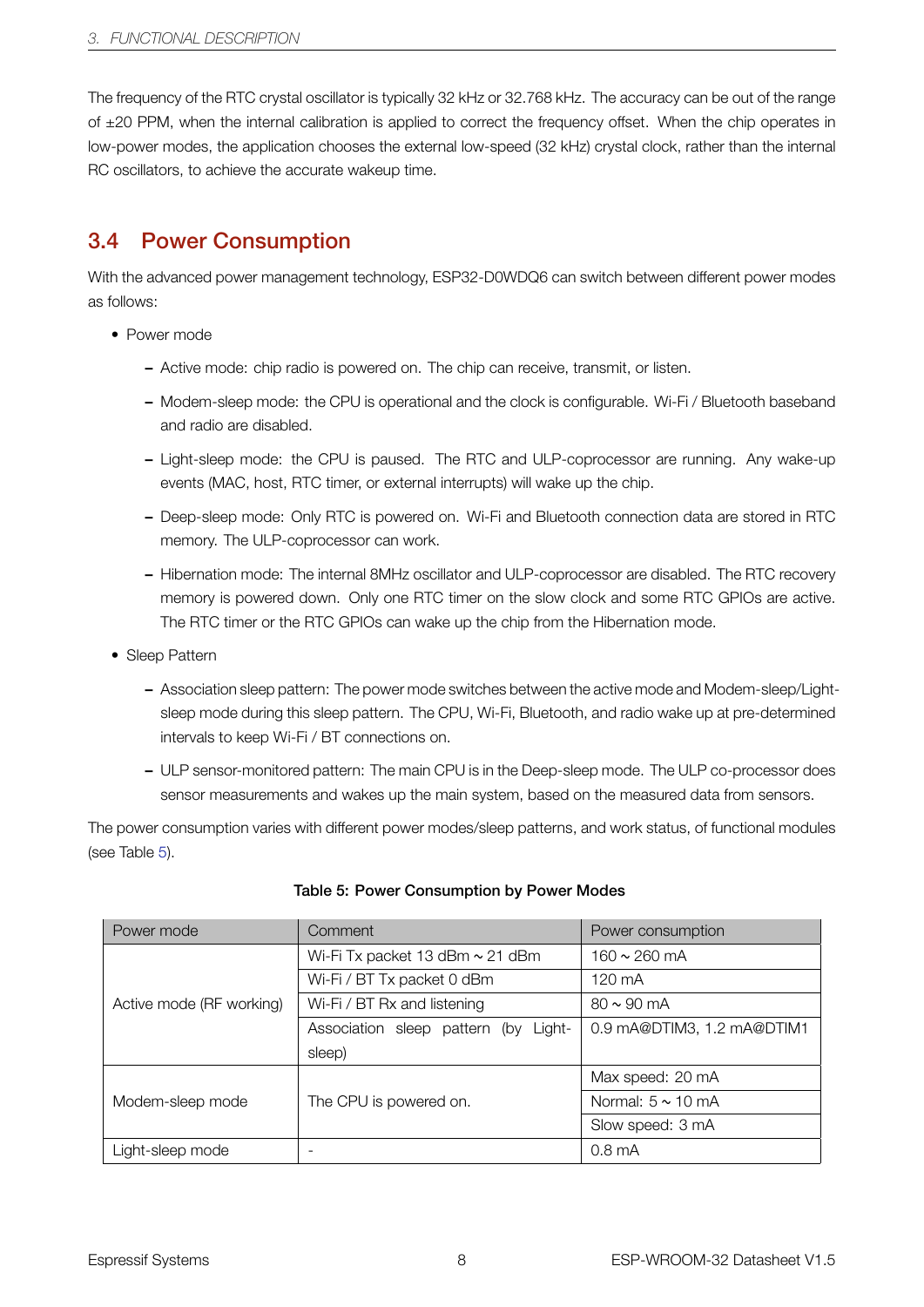| Power mode       | Comment                            | Power consumption   |  |
|------------------|------------------------------------|---------------------|--|
|                  | The ULP-coprocessor is powered on. | $0.15 \text{ mA}$   |  |
| Deep-sleep mode  | ULP sensor-monitored pattern       | 25 $\mu$ A @1% duty |  |
|                  | RTC timer + RTC memories           | 20 $\mu$ A          |  |
| Hibernation mode | RTC timer only                     | $5 \mu A$           |  |

# <span id="page-13-0"></span>3.5 Peripherals and Sensors

### <span id="page-13-1"></span>3.5.1 Peripherals and Sensors Description

#### Table 6: Peripherals and Sensors Description

<span id="page-13-2"></span>

| Interface              | Signal             | Pin             | Function                                 |  |
|------------------------|--------------------|-----------------|------------------------------------------|--|
|                        | ADC1_CH0           | SENSOR_VP       |                                          |  |
|                        | ADC1_CH3           | SENSOR_VN       |                                          |  |
|                        | ADC1_CH4           | <b>IO32</b>     |                                          |  |
|                        | ADC1_CH5           | <b>IO33</b>     |                                          |  |
|                        | ADC1_CH6           | <b>IO34</b>     |                                          |  |
|                        | ADC1_CH7           | <b>IO35</b>     |                                          |  |
|                        | ADC2_CH0           | IO <sub>4</sub> |                                          |  |
| <b>ADC</b>             | ADC2_CH1           | IO <sub>0</sub> | Two 12-bit SAR ADCs                      |  |
|                        | ADC2_CH2           | IO <sub>2</sub> |                                          |  |
|                        | ADC2_CH3           | <b>IO15</b>     |                                          |  |
|                        | ADC2_CH4           | <b>IO13</b>     |                                          |  |
|                        | ADC2_CH5           | <b>IO12</b>     |                                          |  |
|                        | ADC2_CH6           | <b>IO14</b>     |                                          |  |
|                        | ADC2_CH7           | <b>IO27</b>     |                                          |  |
|                        | ADC2_CH8           | <b>IO25</b>     |                                          |  |
|                        | ADC2_CH9           | <b>IO26</b>     |                                          |  |
| <b>Ultra Low Noise</b> | SENSOR_VP          | <b>IO36</b>     | Provides about 60dB gain by using larger |  |
| Analog Pre-Amplifier   | SENSOR_VN          | <b>IO39</b>     | capacitors on PCB                        |  |
|                        | DAC_1              | <b>IO25</b>     |                                          |  |
| <b>DAC</b>             | $DAC_2$            | <b>IO26</b>     | Two 8-bit DACs                           |  |
|                        | <b>TOUCH0</b>      | IO <sub>4</sub> |                                          |  |
|                        | TOUCH1             | IO <sub>0</sub> |                                          |  |
|                        | TOUCH <sub>2</sub> | IO <sub>2</sub> |                                          |  |
|                        | TOUCH3             | <b>IO15</b>     |                                          |  |
| <b>Touch Sensor</b>    | TOUCH4             | <b>IO13</b>     | Capacitive touch sensors                 |  |
|                        | TOUCH5             | <b>IO12</b>     |                                          |  |
|                        | TOUCH6             | <b>IO14</b>     |                                          |  |
|                        | TOUCH7             | <b>IO27</b>     |                                          |  |
|                        | TOUCH8             | <b>IO33</b>     |                                          |  |
|                        | TOUCH9             | <b>IO32</b>     |                                          |  |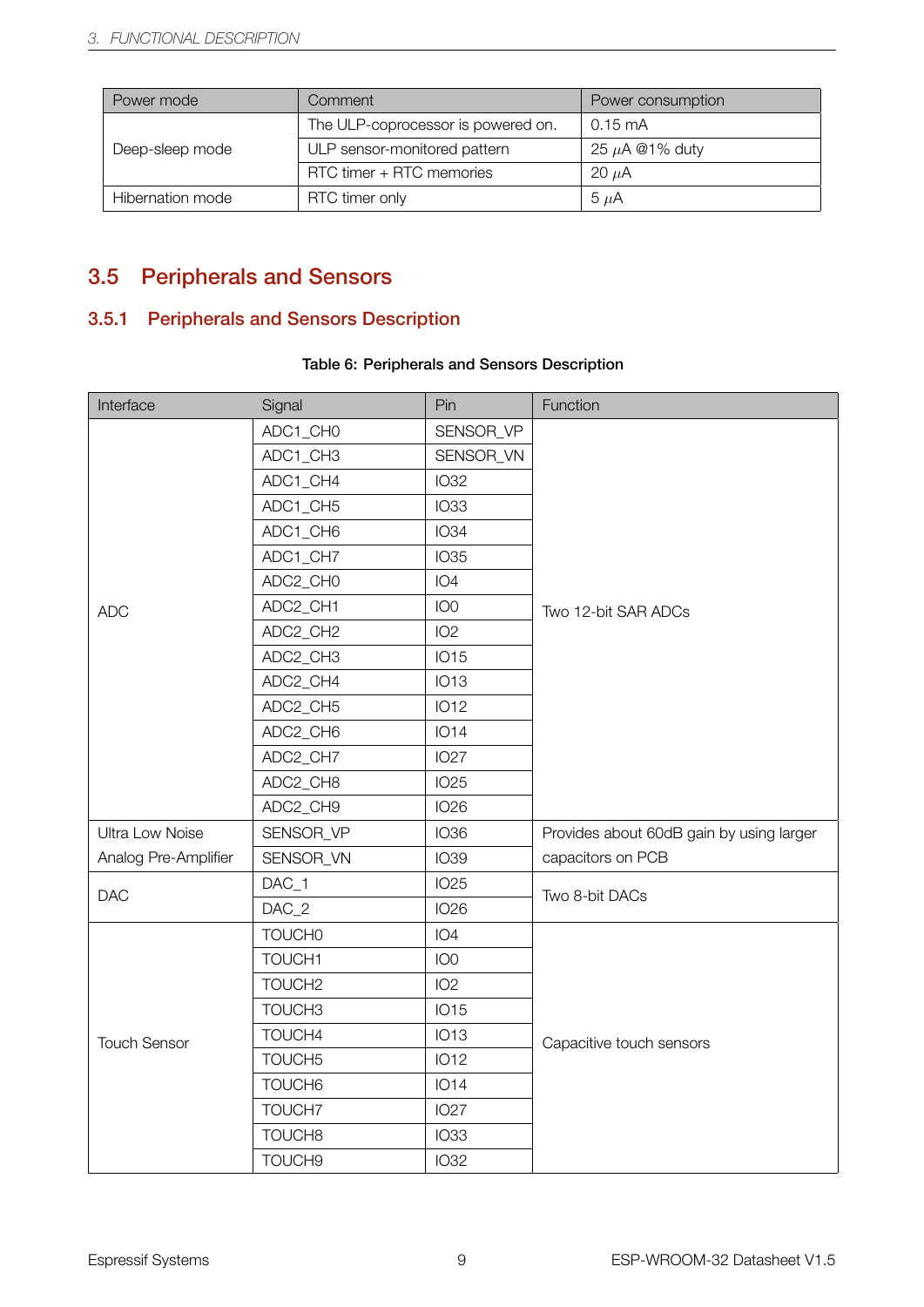| Interface              | Signal             | Pin             | Function                                    |  |
|------------------------|--------------------|-----------------|---------------------------------------------|--|
|                        | HS2 CLK            | <b>MTMS</b>     |                                             |  |
|                        | HS2_CMD            | <b>MTDO</b>     |                                             |  |
| SD / SDIO / MMC        | HS2_DATA0          | IO <sub>2</sub> | Supports SD memory card V3.01 standard      |  |
| <b>Host Controller</b> | HS2_DATA1          | IO <sub>4</sub> |                                             |  |
|                        | HS2_DATA2          | <b>MTDI</b>     |                                             |  |
|                        | HS2_DATA3          | <b>MTCK</b>     |                                             |  |
|                        | PWM0 OUT0~2        |                 |                                             |  |
|                        | PWM1_OUT_IN0~2     |                 | Three channels of 16-bit timers generate    |  |
|                        | PWM0_FLT_IN0~2     |                 | PWM waveforms; each has a pair of           |  |
| Motor PWM              | PWM1_FLT_IN0~2     | Any GPIOs*      | output signals. Three fault detection       |  |
|                        | PWM0_CAP_IN0~2     |                 | signals. Three event capture signals. Three |  |
|                        | PWM1_CAP_IN0~2     |                 | sync signals.                               |  |
|                        | PWM0_SYNC_IN0~2    |                 |                                             |  |
|                        | PWM1_SYNC_IN0~2    |                 |                                             |  |
| <b>LED PWM</b>         | ledc_hs_sig_out0~7 | Any GPIOs*      | 16 independent channels @80MHz              |  |
|                        | ledc_ls_sig_out0~7 |                 | clock/RTC CLK. Duty accuracy: 16 bits.      |  |
|                        | U0RXD_in           |                 |                                             |  |
|                        | U0CTS_in           |                 |                                             |  |
|                        | U0DSR_in           |                 |                                             |  |
|                        | U0TXD_out          |                 |                                             |  |
|                        | U0RTS_out          |                 |                                             |  |
|                        | U0DTR_out          |                 |                                             |  |
| <b>UART</b>            | U1RXD_in           | Any GPIOs*      | Two UART devices with hardware              |  |
|                        | U1CTS_in           |                 | flow-control and DMA                        |  |
|                        | U1TXD_out          |                 |                                             |  |
|                        | U1RTS_out          |                 |                                             |  |
|                        | U2RXD_in           |                 |                                             |  |
|                        | U2CTS_in           |                 |                                             |  |
|                        | U2TXD_out          |                 |                                             |  |
|                        | U2RTS_out          |                 |                                             |  |
|                        | I2CEXTO_SCL_in     |                 |                                             |  |
|                        | I2CEXTO_SDA_in     |                 |                                             |  |
|                        | I2CEXT1_SCL_in     |                 |                                             |  |
| 12C                    | I2CEXT1_SDA_in     | Any GPIOs*      | Two I2C devices in slave or master modes    |  |
|                        | I2CEXT0_SCL_out    |                 |                                             |  |
|                        | I2CEXT0_SDA_out    |                 |                                             |  |
|                        | I2CEXT1_SCL_out    |                 |                                             |  |
|                        | I2CEXT1_SDA_out    |                 |                                             |  |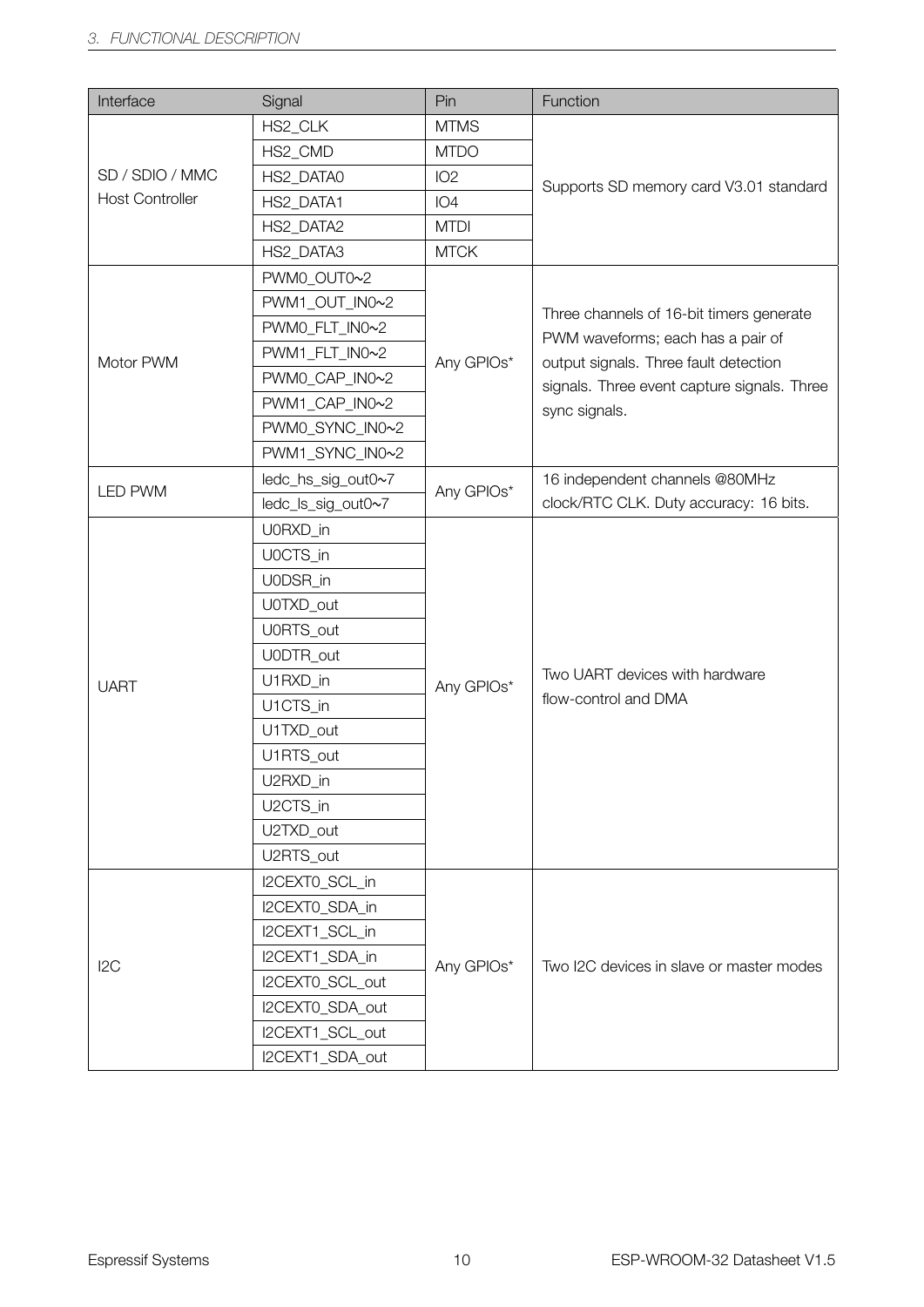| Interface         | Signal             | Pin        | Function                                  |  |  |
|-------------------|--------------------|------------|-------------------------------------------|--|--|
|                   | I2S0I_DATA_in0~15  |            |                                           |  |  |
|                   | I2S0O_BCK_in       |            |                                           |  |  |
|                   | I2S0O_WS_in        |            |                                           |  |  |
|                   | I2S0I_BCK_in       |            |                                           |  |  |
|                   | I2S0I_WS_in        |            |                                           |  |  |
|                   | I2S0I_H_SYNC       |            |                                           |  |  |
|                   | I2S0I_V_SYNC       |            |                                           |  |  |
|                   | I2S0I_H_ENABLE     |            |                                           |  |  |
|                   | I2S0O_BCK_out      |            |                                           |  |  |
|                   | I2S0O_WS_out       |            |                                           |  |  |
|                   | I2S0I_BCK_out      | Any GPIOs* |                                           |  |  |
|                   | I2S0I_WS_out       |            | Stereo input and output from/to the audio |  |  |
| I <sub>2</sub> S  | I2S0O_DATA_out0~23 |            | codec, and parallel LCD data output       |  |  |
|                   | I2S1I_DATA_in0~15  |            |                                           |  |  |
|                   | I2S1O_BCK_in       |            |                                           |  |  |
|                   | I2S1O_WS_in        |            |                                           |  |  |
|                   | I2S1I_BCK_in       |            |                                           |  |  |
|                   | I2S1I_WS_in        |            |                                           |  |  |
|                   | I2S1I_H_SYNC       |            |                                           |  |  |
|                   | I2S1I_V_SYNC       |            |                                           |  |  |
|                   | I2S1I_H_ENABLE     |            |                                           |  |  |
|                   | I2S1O_BCK_out      |            |                                           |  |  |
|                   | I2S1O_WS_out       |            |                                           |  |  |
|                   | I2S1I_BCK_out      |            |                                           |  |  |
|                   | I2S1I_WS_out       |            |                                           |  |  |
|                   | I2S1O_DATA_out0~23 |            |                                           |  |  |
| Remote Controller | RMT_SIG_IN0~7      | Any GPIOs* | Eight channels of IR transmitter and      |  |  |
|                   | RMT_SIG_OUT0~7     |            | receiver for various waveforms            |  |  |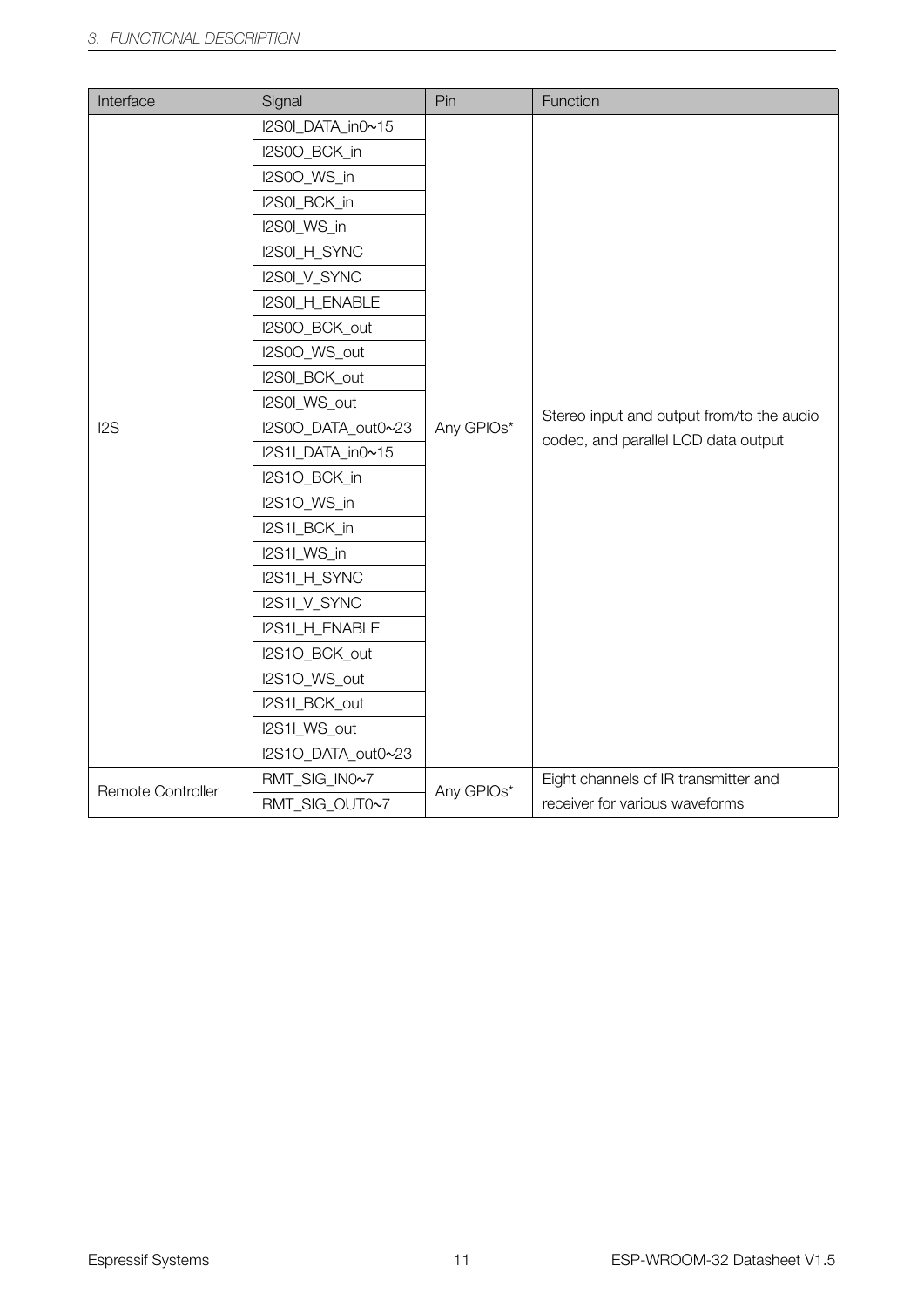| Interface       | Signal           | Pin             | Function                               |
|-----------------|------------------|-----------------|----------------------------------------|
|                 | <b>SPIHD</b>     | SHD/SD2         |                                        |
|                 | <b>SPIWP</b>     | SWP/SD3         |                                        |
|                 | SPICS0           | SCS/CMD         |                                        |
|                 | <b>SPICLK</b>    | SCK/CLK         |                                        |
|                 | <b>SPIQ</b>      | SDO/SD0         |                                        |
|                 | <b>SPID</b>      | SDI/SD1         |                                        |
|                 | <b>HSPICLK</b>   | <b>IO14</b>     |                                        |
|                 | <b>HSPICS0</b>   | <b>IO15</b>     | Supports Standard SPI, Dual SPI, and   |
| Parallel QSPI   | <b>HSPIQ</b>     | <b>IO12</b>     | Quad SPI that can be connected to the  |
|                 | <b>HSPID</b>     | <b>IO13</b>     | external flash and SRAM                |
|                 | <b>HSPIHD</b>    | IO <sub>4</sub> |                                        |
|                 | <b>HSPIWP</b>    | IO <sub>2</sub> |                                        |
|                 | <b>VSPICLK</b>   | <b>IO18</b>     |                                        |
|                 | <b>VSPICS0</b>   | IO <sub>5</sub> |                                        |
|                 | <b>VSPIQ</b>     | <b>IO19</b>     |                                        |
|                 | <b>VSPID</b>     | <b>IO23</b>     |                                        |
|                 | <b>VSPIHD</b>    | IO21            |                                        |
|                 | <b>VSPIWP</b>    | <b>IO22</b>     |                                        |
|                 | HSPIQ_in/_out    |                 | Standard SPI consists of clock,        |
|                 | HSPID_in/_out    |                 | chip-select, MOSI and MISO. These SPIs |
|                 | HSPICLK_in/_out  |                 | can be connected to LCD and other      |
|                 | HSPI_CS0_in/_out |                 | external devices. They support the     |
|                 | HSPI_CS1_out     |                 | following features:                    |
| General Purpose | HSPI_CS2_out     | Any GPIOs*      | • both master and slave modes;         |
| <b>SPI</b>      | VSPIQ_in/_out    |                 | • 4 sub-modes of the SPI format        |
|                 | VSPID_in/_out    |                 | transfer that depend on the clock      |
|                 | VSPICLK_in/_out  |                 | phase (CPHA) and clock polarity        |
|                 | VSPI_CS0_in/_out |                 | (CPOL) control;                        |
|                 | VSPI_CS1_out     |                 | • CLK frequencies by a divider;        |
|                 | VSPI_CS2_out     |                 | • up to 64 bytes of FIFO and DMA.      |
|                 | <b>MTDI</b>      | <b>IO12</b>     |                                        |
| <b>JTAG</b>     | <b>MTCK</b>      | <b>IO13</b>     | JTAG for software debugging            |
|                 | <b>MTMS</b>      | <b>IO14</b>     |                                        |
|                 | <b>MTDO</b>      | <b>IO15</b>     |                                        |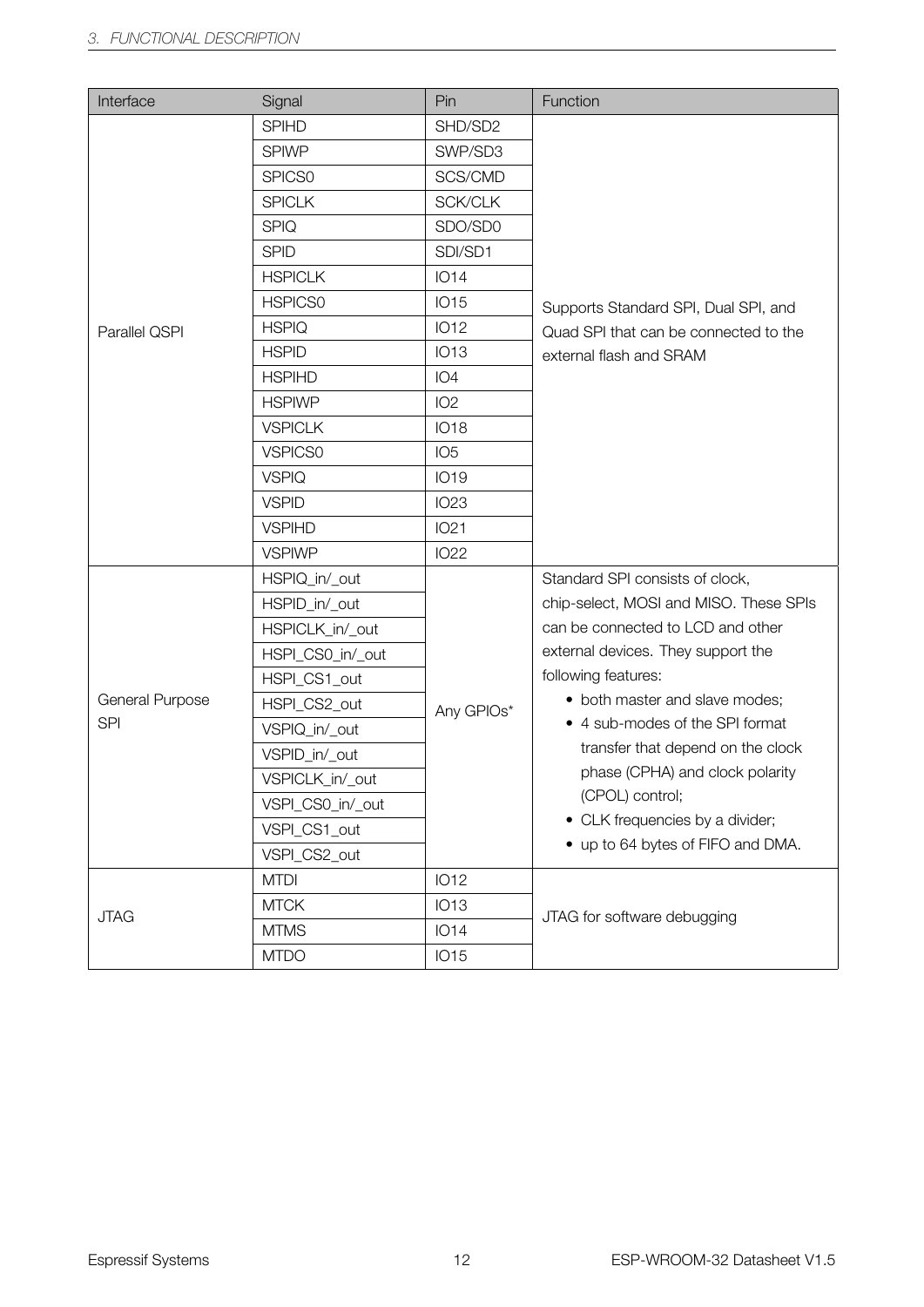| Interface         | Signal           | Pin             | Function                                                               |
|-------------------|------------------|-----------------|------------------------------------------------------------------------|
|                   | SD_CLK           | IO <sub>6</sub> |                                                                        |
|                   | SD_CMD           | <b>IO11</b>     | SDIO interface that conforms to the<br>industry standard SDIO 2.0 card |
| <b>SDIO Slave</b> | SD_DATA0         | IO <sub>7</sub> | specification. On ESP-WROOM-32 these                                   |
|                   | SD_DATA1         | IO <sub>8</sub> | pins are connected to the integrated SPI                               |
|                   | SD DATA2         | IO <sub>9</sub> | flash.                                                                 |
|                   | SD_DATA3         | <b>IO10</b>     |                                                                        |
|                   | EMAC_TX_CLK      | IO <sub>0</sub> |                                                                        |
|                   | EMAC_RX_CLK      | IO <sub>5</sub> |                                                                        |
|                   | EMAC_TX_EN       | <b>IO21</b>     |                                                                        |
|                   | EMAC_TXD0        | <b>IO19</b>     |                                                                        |
|                   | EMAC_TXD1        | <b>IO22</b>     |                                                                        |
|                   | EMAC_TXD2        | <b>IO14</b>     |                                                                        |
|                   | EMAC_TXD3        | <b>IO12</b>     |                                                                        |
|                   | EMAC_RX_ER       | <b>IO13</b>     |                                                                        |
|                   | EMAC RX DV       | <b>IO27</b>     |                                                                        |
|                   | EMAC_RXD0        | <b>IO25</b>     |                                                                        |
| <b>EMAC</b>       | EMAC_RXD1        | <b>IO26</b>     | Ethernet MAC with MII/RMII interface                                   |
|                   | EMAC_RXD2        | <b>TXD</b>      |                                                                        |
|                   | EMAC_RXD3        | <b>IO15</b>     |                                                                        |
|                   | EMAC_CLK_OUT     | <b>IO16</b>     |                                                                        |
|                   | EMAC_CLK_OUT_180 | <b>IO17</b>     |                                                                        |
|                   | EMAC_TX_ER       | IO <sub>4</sub> |                                                                        |
|                   | EMAC_MDC_out     | Any GPIOs*      |                                                                        |
|                   | EMAC_MDI_in      | Any GPIOs*      |                                                                        |
|                   | EMAC_MDO_out     | Any GPIOs*      |                                                                        |
|                   | EMAC_CRS_out     | Any GPIOs*      |                                                                        |
|                   | EMAC COL out     | Any GPIOs*      |                                                                        |

#### Note:

- Functions of Motor PWM, LED PWM, UART, I2C, I2S, general purpose SPI and Remote Controller can be configured to any GPIO except GPIO6, GPIO7, GPIO8, GPIO9, GPIO10 and GPIO11.
- In Table 6, for the items marked with "Any GPIOs\*" in the "Pin" column, users should note that GPIO6, GPIO7, GPIO8, GPIO9, GPIO10 and GPIO11 are connected to the integrated SPI flash of ESP-WROOM-32 and are not recommended for other uses.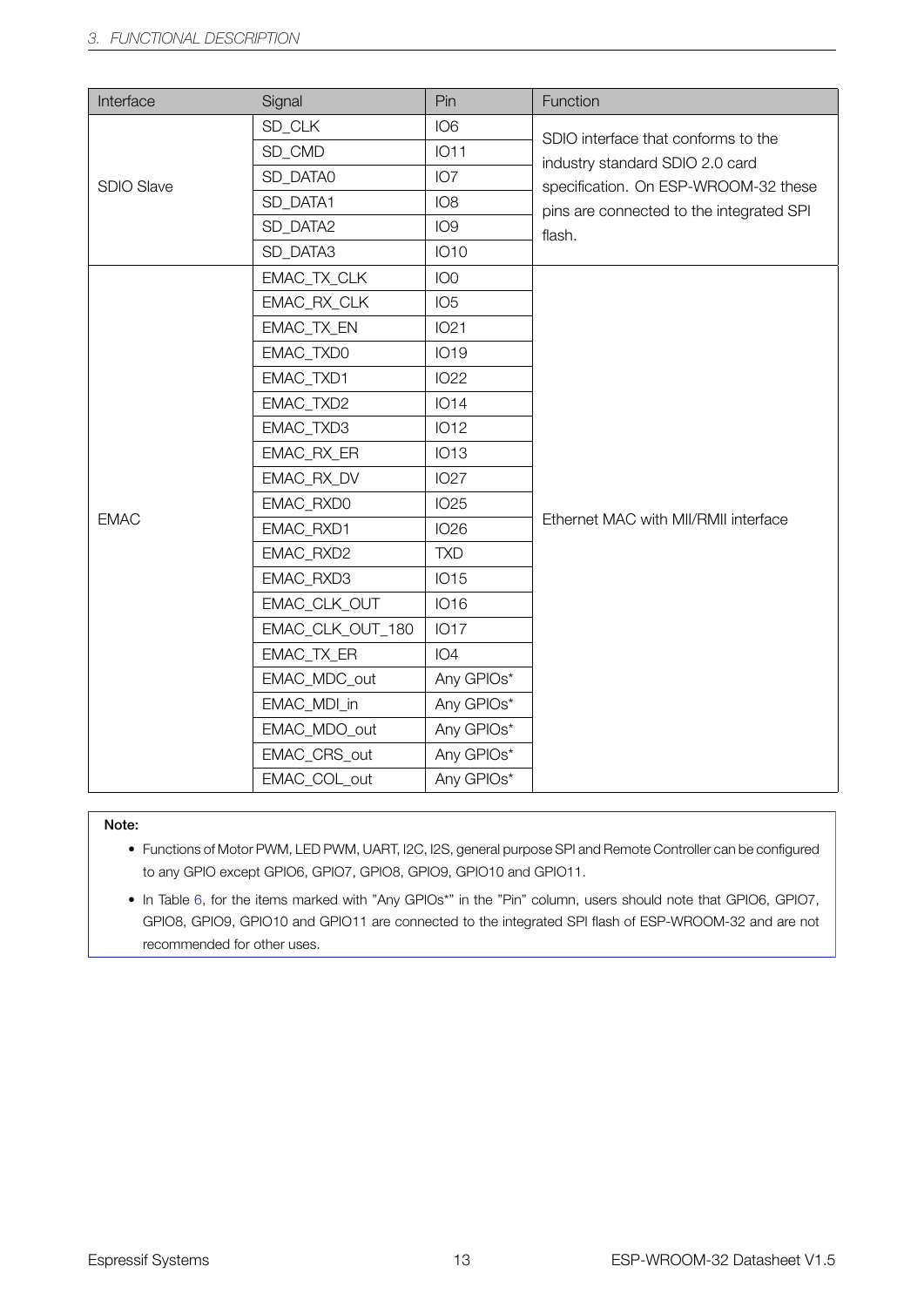### <span id="page-18-0"></span>3.5.2 Peripheral Schematics





#### Note:

The MTDI should be kept at low electric level.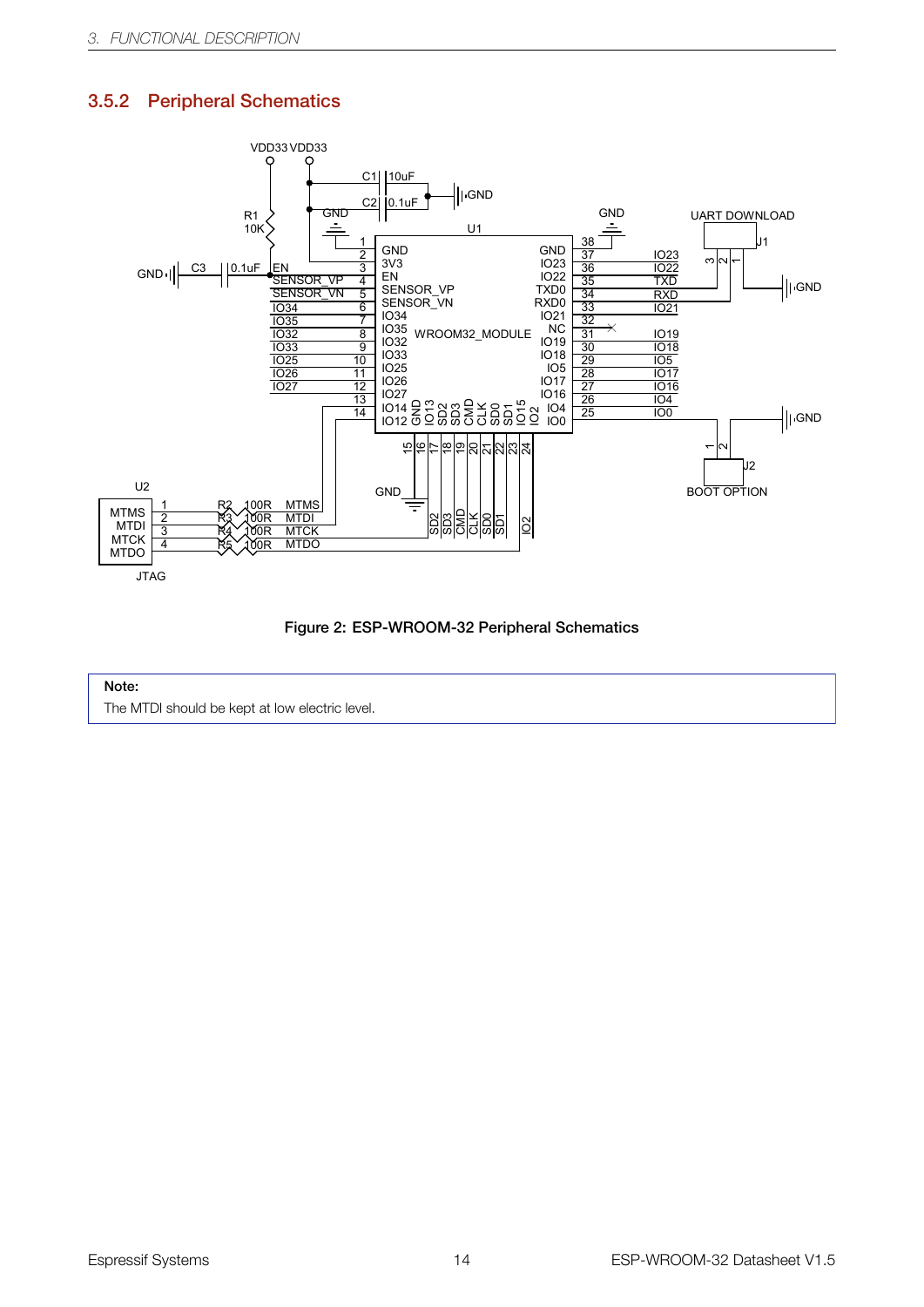# <span id="page-19-1"></span>4. Electrical Characteristics

#### Note:

The specifications in this chapter have been tested under the following general condition: V<sub>BAT</sub> = 3.3V, T<sub>A</sub> = 27°C, unless otherwise specified.

# <span id="page-19-2"></span>4.1 Absolute Maximum Ratings

#### Table 7: Absolute Maximum Ratings

<span id="page-19-4"></span>

| Rating                        | Condition                | Value            | Jnit    |
|-------------------------------|--------------------------|------------------|---------|
| Storage temperatue            |                          | $-40 \sim 85$    | $\circ$ |
| Maximum soldering temperature | $\overline{\phantom{0}}$ | 260              | $\circ$ |
| Supply voltage                | IPC/JEDEC J-STD-020      | $+2.2 \sim +3.6$ |         |

### <span id="page-19-0"></span>4.2 Recommended Operating Conditions

#### Table 8: Recommended Operating Conditions

<span id="page-19-5"></span>

| Operating condition   | Symbol        | Min | lyp | Max | Unit    |
|-----------------------|---------------|-----|-----|-----|---------|
| Operating temperature |               | -40 | 20  | 85  | $\circ$ |
| Supply voltage        | VDD           | n n | 3.3 | 3.6 |         |
| Operating current     | l <i>v DD</i> | U.5 |     |     |         |

# <span id="page-19-3"></span>4.3 Digital Terminal Characteristics

#### Table 9: Digital Terminal Characteristics

<span id="page-19-6"></span>

| Terminals               | Symbol            | Min     | Typ | Max       | Unit |
|-------------------------|-------------------|---------|-----|-----------|------|
| Input logic level low   | $\mathsf{V}_{IL}$ | -0.3    |     | 0.25VDD   |      |
| Input logic level high  | $V_{IH}$          | 0.75VDD |     | $VDD+0.3$ |      |
| Output logic level low  | $V_{OL}$          | N       |     | 0.1VDD    |      |
| Output logic level high | $\mathsf{V}_{OH}$ | 0.8VDD  |     | N         |      |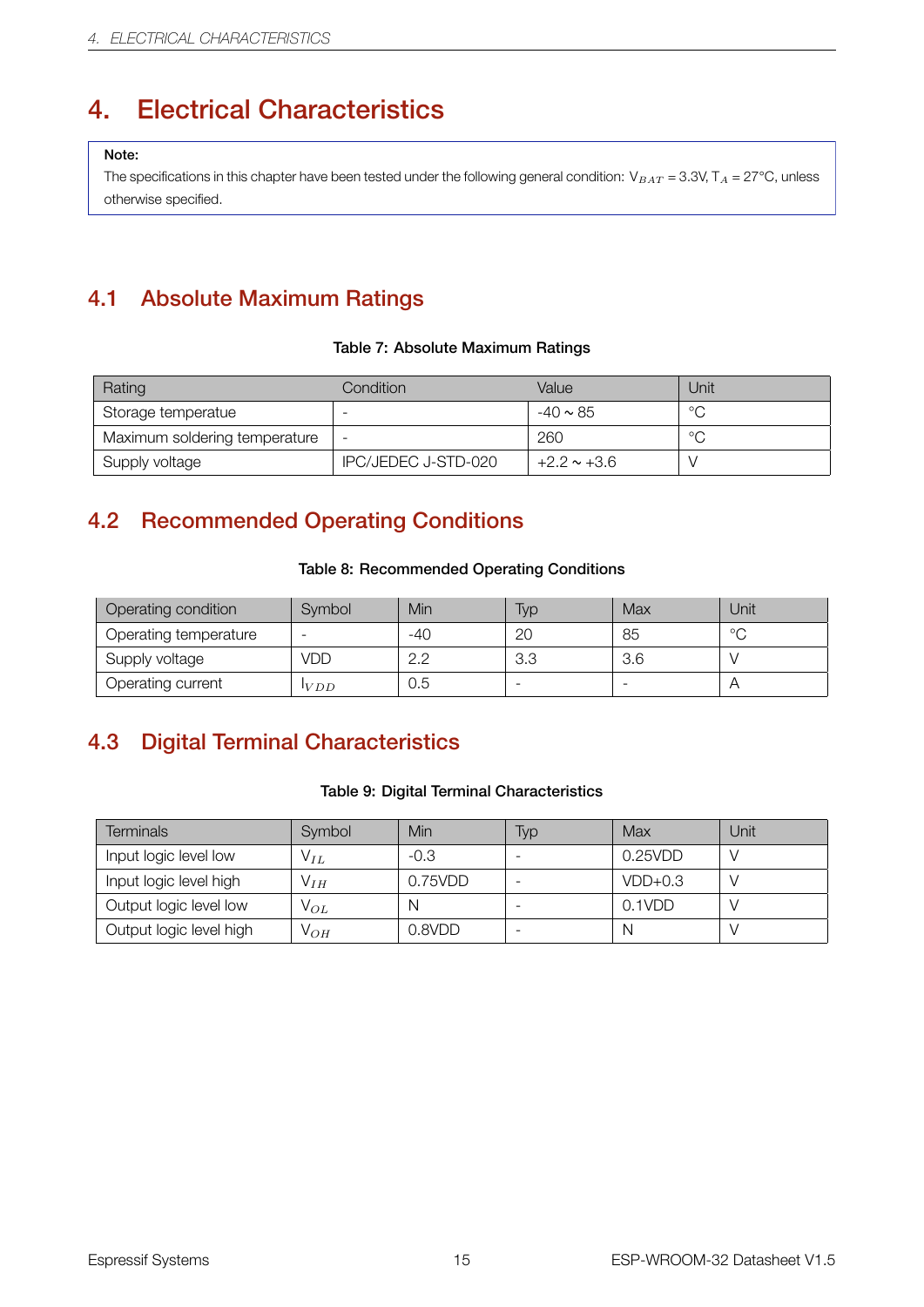# <span id="page-20-0"></span>4.4 Wi-Fi Radio

<span id="page-20-3"></span>

| Description                    | Min                        | Typ                      | Max                      | Unit       |  |  |
|--------------------------------|----------------------------|--------------------------|--------------------------|------------|--|--|
| <b>General Characteristics</b> |                            |                          |                          |            |  |  |
| Input frequency                | 2412                       | $\overline{\phantom{0}}$ | 2484                     | <b>MHz</b> |  |  |
| Input impedance                |                            | 50                       |                          | $\Omega$   |  |  |
| Input reflection               | $\overline{\phantom{a}}$   | $\overline{\phantom{0}}$ | $-10$                    | dB         |  |  |
| Output power of PA             | 15.5                       | 19.5                     | 21.5                     | dBm        |  |  |
|                                | Sensitivity                |                          |                          |            |  |  |
| DSSS, 1 Mbps                   | $\overline{\phantom{a}}$   | $-98$                    | $\blacksquare$           | dBm        |  |  |
| CCK, 11 Mbps                   | $\overline{\phantom{a}}$   | $-90$                    | $\blacksquare$           | dBm        |  |  |
| OFDM, 6 Mbps                   | $\overline{\phantom{a}}$   | -93                      | $\blacksquare$           | dBm        |  |  |
| OFDM, 54 Mbps                  | $\overline{\phantom{m}}$   | $-75$                    | $\blacksquare$           | dBm        |  |  |
| HT20, MCS0                     | $\overline{\phantom{0}}$   | -93                      | $\overline{\phantom{a}}$ | dBm        |  |  |
| HT20, MCS7                     | $\overline{\phantom{a}}$   | $-73$                    | $\sim$                   | dBm        |  |  |
| HT40, MCS0                     | $\overline{\phantom{a}}$   | $-90$                    | $\overline{\phantom{a}}$ | dBm        |  |  |
| HT40, MCS7                     | $\overline{\phantom{a}}$   | $-70$                    | $\overline{\phantom{a}}$ | dBm        |  |  |
| MCS32                          | $\blacksquare$             | $-91$                    | $\overline{\phantom{a}}$ | dBm        |  |  |
|                                | Adjacent Channel Rejection |                          |                          |            |  |  |
| OFDM, 6 Mbps                   | $\overline{\phantom{a}}$   | 37                       | $\overline{\phantom{a}}$ | dB         |  |  |
| OFDM, 54 Mbps                  | $\overline{\phantom{a}}$   | 21                       | $\blacksquare$           | dB         |  |  |
| HT20, MCS0                     | $\overline{\phantom{0}}$   | 37                       | $\overline{\phantom{a}}$ | dB         |  |  |
| HT20, MCS7                     | $\qquad \qquad -$          | 20                       | $\overline{\phantom{a}}$ | dB         |  |  |

#### Table 10: Wi-Fi Radio Characteristics

### <span id="page-20-1"></span>4.5 Bluetooth LE Radio

### <span id="page-20-2"></span>4.5.1 Receiver

|  |  | Table 11: Receiver Characteristics - BLE |  |
|--|--|------------------------------------------|--|
|--|--|------------------------------------------|--|

| Parameter                         | Conditions               | <b>Min</b>               | Typ                      | Max                      | Unit |
|-----------------------------------|--------------------------|--------------------------|--------------------------|--------------------------|------|
| Sensitivity @0.1% BER             | $\overline{\phantom{a}}$ | $\overline{\phantom{a}}$ | -98                      | $\blacksquare$           | dBm  |
| Maximum received signal @0.1% BER | $\sim$                   | 0                        | $\blacksquare$           |                          | dBm  |
| Co-channel C/I                    | $\overline{\phantom{a}}$ | $\overline{\phantom{a}}$ | $+10$                    | $\blacksquare$           | dB   |
| Adjacent channel selectivity C/I  | $F = F0 + 1 MHz$         |                          | $-5$                     |                          | dB   |
|                                   | $F = F0 - 1 MHz$         | $\qquad \qquad -$        | $-5$                     | $\overline{\phantom{a}}$ | dB   |
|                                   | $F = F0 + 2 MHz$         | $\overline{\phantom{a}}$ | $-25$                    | $\blacksquare$           | dB   |
|                                   | $F = FO - 2 MHz$         | $\overline{\phantom{a}}$ | $-35$                    | $\overline{\phantom{a}}$ | dB   |
|                                   | $F = FO + 3 MHz$         |                          | $-25$                    |                          | dB   |
|                                   | $F = FO - 3 MHz$         | $\overline{\phantom{a}}$ | $-45$                    |                          | dB   |
|                                   | 30 MHz - 2000 MHz        | $-10$                    | $\overline{\phantom{a}}$ |                          | dBm  |
|                                   | 2000 MHz - 2400 MHz      | $-27$                    | $\blacksquare$           |                          | dBm  |
| Out-of-band blocking performance  | 2500 MHz - 3000 MHz      | $-27$                    | $\overline{\phantom{a}}$ |                          | dBm  |
|                                   | 3000 MHz - 12.5 GHz      | $-10$                    | $\blacksquare$           |                          | dBm  |
| Intermodulation                   |                          | $-36$                    | $\overline{\phantom{a}}$ |                          | dBm  |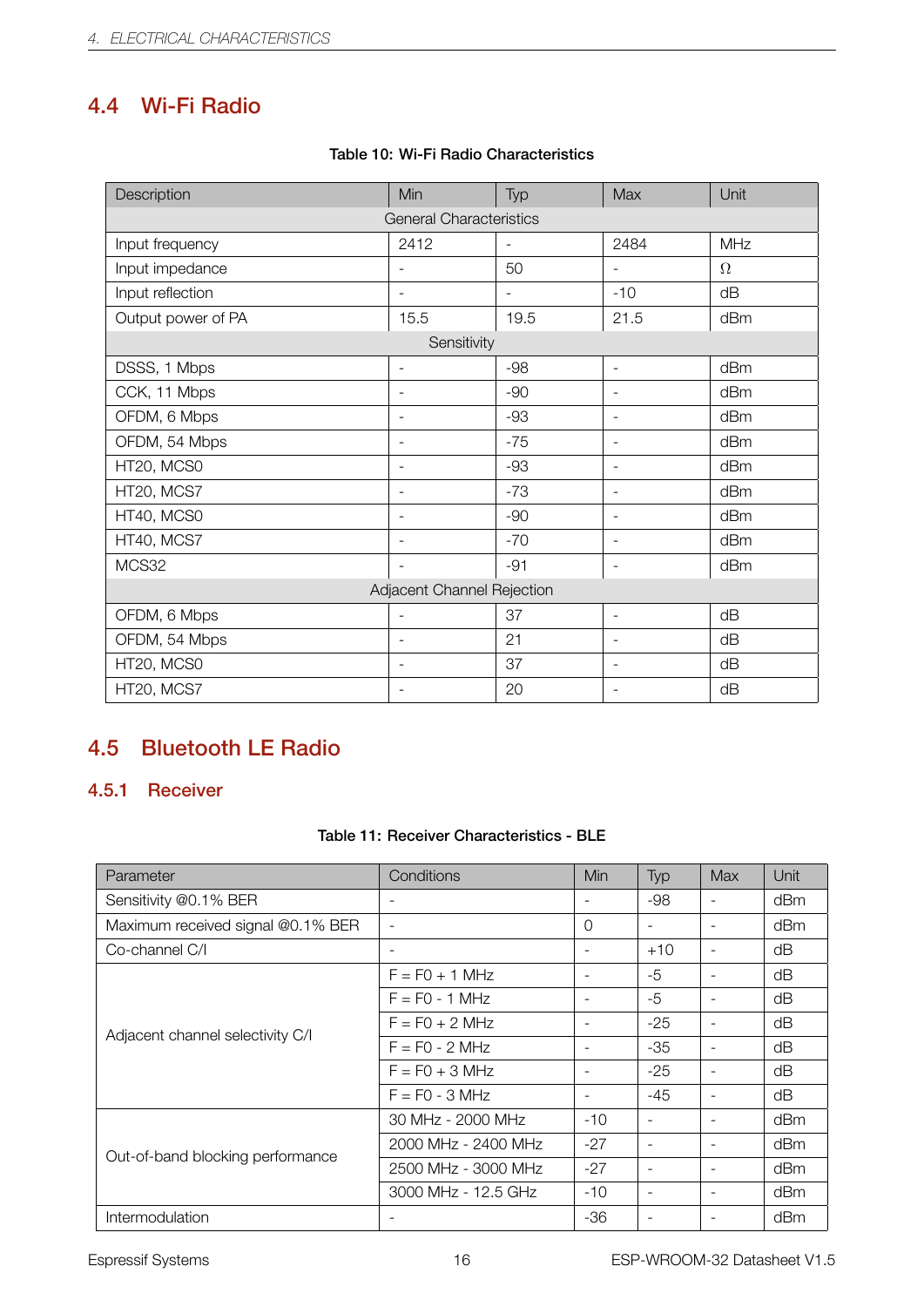### <span id="page-21-1"></span>4.5.2 Transmit

| Parameter                                               | Conditions               | Min                      | Typ                      | <b>Max</b>               | Unit                     |
|---------------------------------------------------------|--------------------------|--------------------------|--------------------------|--------------------------|--------------------------|
| RF transmit power                                       |                          |                          | $+7.5$                   | $+10$                    | dBm                      |
| RF power control range                                  | $\overline{\phantom{a}}$ | $\overline{\phantom{a}}$ | 25                       | $\overline{\phantom{0}}$ | dB                       |
| Adjacent channel transmit power                         | $F = FO + 1 MHz$         | $\overline{\phantom{a}}$ | $-14.6$                  | $\overline{\phantom{a}}$ | dBm                      |
|                                                         | $F = F0 - 1 MHz$         | $\sim$                   | $-12.7$                  | $\overline{\phantom{a}}$ | dBm                      |
|                                                         | $F = F0 + 2 MHz$         | $\overline{\phantom{a}}$ | $-44.3$                  | $\overline{\phantom{a}}$ | dBm                      |
|                                                         | $F = F0 - 2 MHz$         | $\overline{\phantom{a}}$ | $-38.7$                  | $\overline{\phantom{a}}$ | dBm                      |
|                                                         | $F = F0 + 3 MHz$         | $\overline{\phantom{a}}$ | $-49.2$                  | $\overline{\phantom{a}}$ | dBm                      |
|                                                         | $F = F0 - 3 MHz$         | $\sim$                   | $-44.7$                  | $\overline{\phantom{0}}$ | dBm                      |
|                                                         | $F = F0 + > 3$ MHz       | $\overline{\phantom{a}}$ | -50                      | $\qquad \qquad -$        | dBm                      |
|                                                         | $F = F0 - 3 MHz$         | $\overline{\phantom{a}}$ | $-50$                    | $\overline{\phantom{a}}$ | dBm                      |
| $\Delta$ f1 $_{avg}$                                    | $\overline{\phantom{a}}$ | $\overline{\phantom{a}}$ | $\overline{\phantom{a}}$ | 265                      | kHz                      |
| $\Delta$ f2 $_{max}$                                    |                          | 247                      | $\overline{\phantom{a}}$ | $\overline{\phantom{0}}$ | kHz                      |
| $\Delta$ f2 <sub>avg</sub> / $\Delta$ f1 <sub>avg</sub> | $\overline{\phantom{a}}$ | $\overline{\phantom{a}}$ | $-0.92$                  | $\overline{\phantom{a}}$ | $\overline{\phantom{a}}$ |
| <b>ICFT</b>                                             | $\overline{\phantom{a}}$ | $\overline{\phantom{a}}$ | $-10$                    | -                        | kHz                      |
| Drift rate                                              | $\overline{\phantom{a}}$ | $\overline{\phantom{a}}$ | 0.7                      | $\qquad \qquad -$        | kHz/50 $\mu$ s           |
| Drift                                                   | $\overline{\phantom{a}}$ | $\overline{\phantom{a}}$ | $\overline{2}$           | $\overline{\phantom{a}}$ | kHz                      |

#### Table 12: Transmit Characteristics - BLE

## <span id="page-21-0"></span>4.6 Reflow Profile

#### Table 13: Reflow Profile

| Item                                                                         | Value                                 |  |  |
|------------------------------------------------------------------------------|---------------------------------------|--|--|
| $T_s$ max to TL (Ramp-up Rate)                                               | 3°C/second max                        |  |  |
| Preheat                                                                      |                                       |  |  |
| Temperature Min. $(T_s$ Min.)                                                | $150^{\circ}$ C                       |  |  |
| Temperature Typ. $(T_s$ Typ.)                                                | $175^{\circ}$ C                       |  |  |
| Temperature Min. $(T_s$ Max.)                                                | $200^{\circ}$ C                       |  |  |
| Time $(T_s)$                                                                 | $60 \sim 180$ seconds                 |  |  |
| Ramp-up rate $(T_L$ to $T_P$ )                                               | 3°C/second max                        |  |  |
| Time maintained above: -Temperature (T <sub>L</sub> )/Time (T <sub>L</sub> ) | $217^{\circ}$ C/60 $\sim$ 150 seconds |  |  |
| Peak temperature $(T_P)$                                                     | 260°C max, for 10 seconds             |  |  |
| Target peak temperature ( $T_P$ Target)                                      | $260^{\circ}C + 0/-5^{\circ}C$        |  |  |
| Time within 5°C of actual peak ( $t_P$ )                                     | $20 \sim 40$ seconds                  |  |  |
| $T_S$ max to $T_L$ (Ramp-down Rate)                                          | 6°C/second max                        |  |  |
| Tune 25°C to Peak Temperature (t)                                            | 8 minutes max                         |  |  |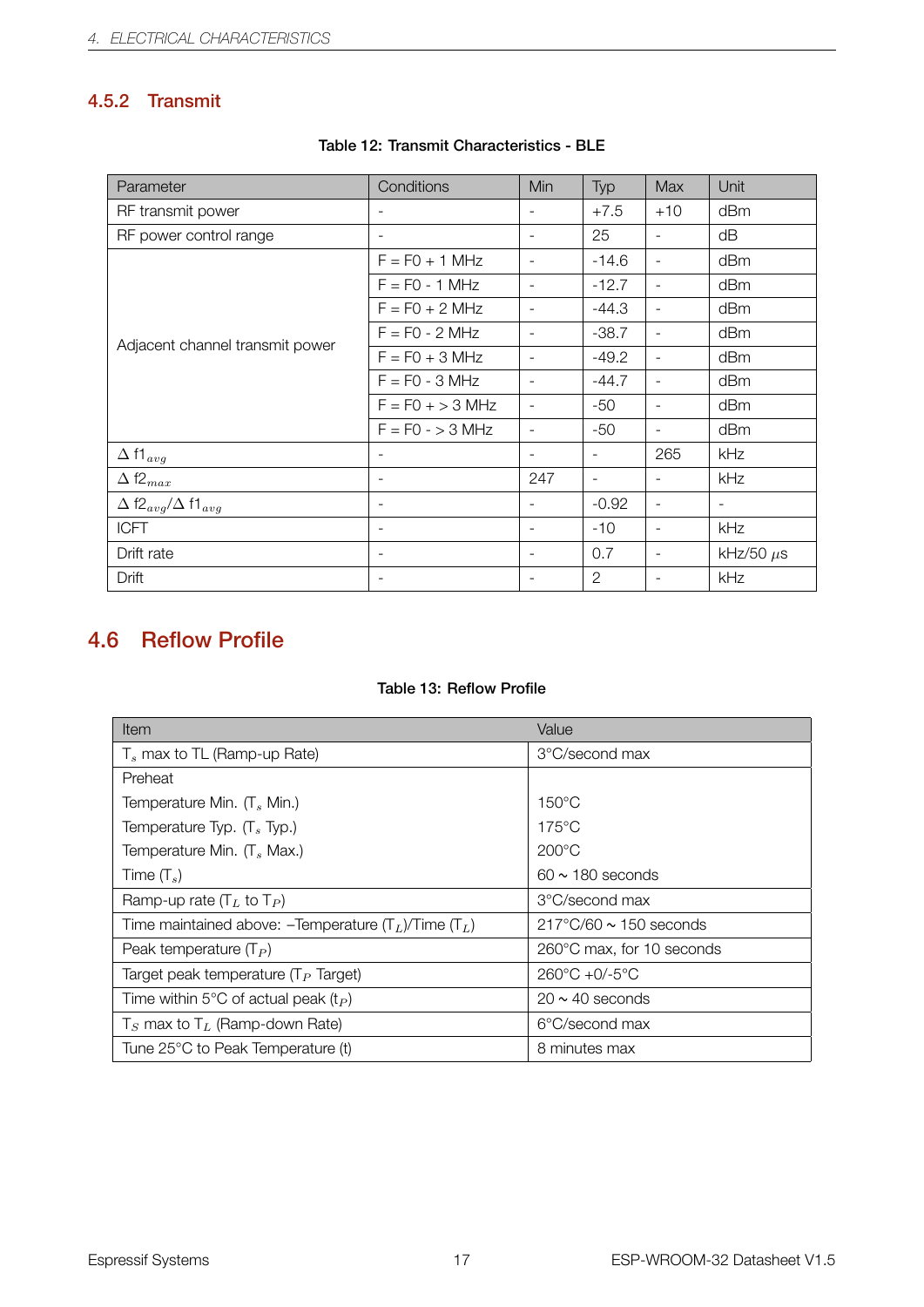







<span id="page-22-0"></span>The capacitance of C1 and C2 varies with the selection of the crystal.